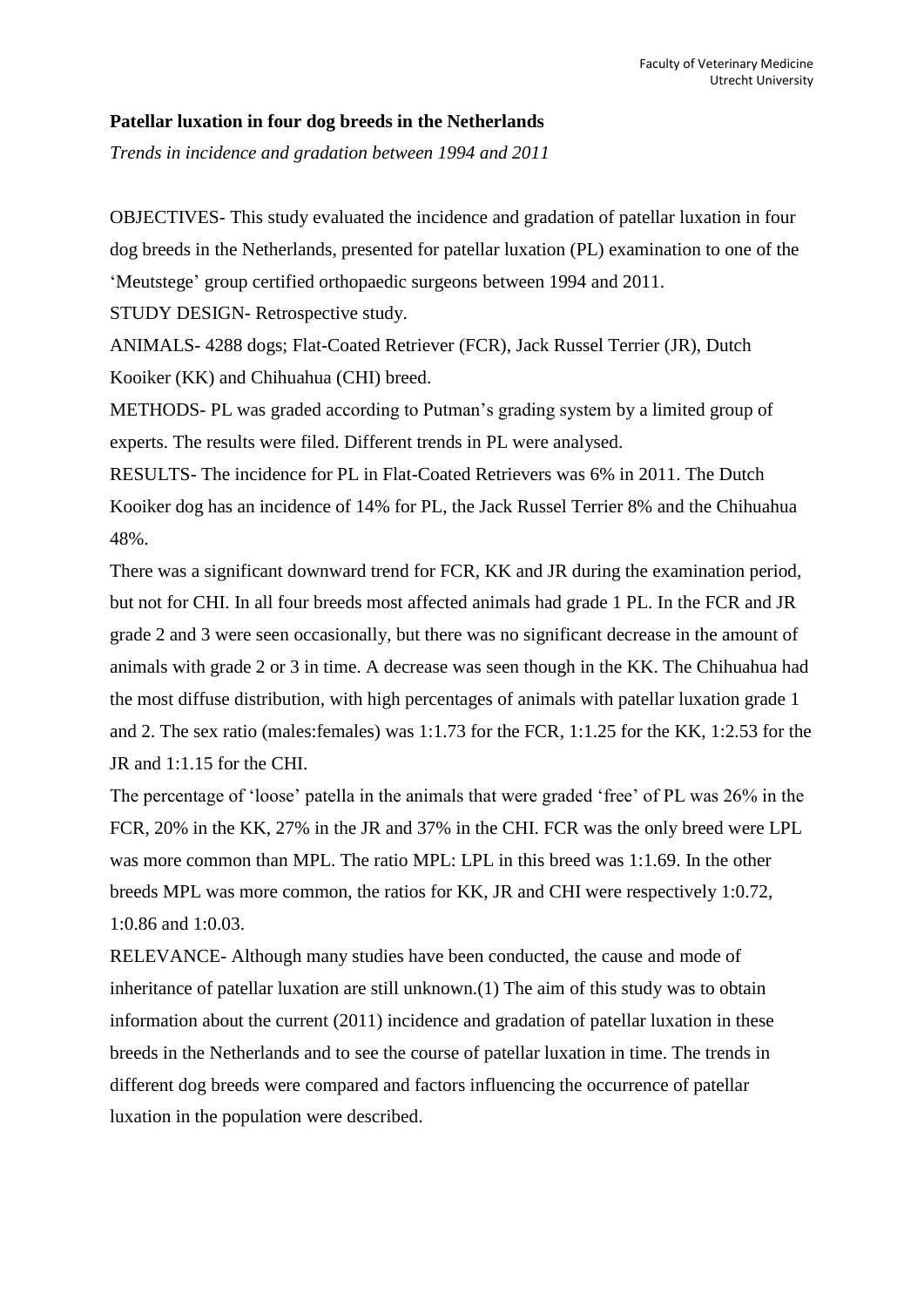#### **Introduction**

The stifle joint of the dog comprises the femorotibial, femoropatellar and the proximal tibiofibular joint. The joints between the femur and sesamoids (medial and lateral fabellae) in the origins of the gastrocnemius muscle and between tibia and sesamoid in the tendon of the popliteus muscle are also part of the stifle joint.

The patella (kneecap) is a sesamoid bone developed in the insertion of the quadriceps femoris muscle, the main extensor of the stifle. The patella is located in the trochlear groove of the femur and has limited sideways flexibility. Distally, the patella is joined to the tibial tuberosity by a single patellar ligament.(2)

The patella modifies the direction of pull of the extensor muscles and acts as a lever arm by reducing the force necessary to extend the stifle. It centralizes the forces of the different quadriceps muscle bellies and provides a smooth gliding mechanism for the muscle with little friction because of its cartilage cover.(3, 4)

In certain dogs, the patella can dislocate out of the trochlear groove. This condition is known as patellar luxation. Luxation of the patella can be traumatic or congenital in origin. The former can occur at any time in any breed, usually after a blow to the lateral aspect of the stifle. The latter is the most common and considered hereditary, because luxation occurs at an early age.(4)

Proper anatomic alignment of the extensor mechanism with the underlying skeleton is the primary component of patellar stability.(5) Therefor the cause of congenital patellar luxation is related to abnormalities in the limb, such as retroversion of the femoral head, coxa vara, rotation and bowing of the distal femur or tibia and a shallow trochlear groove, that cause malalignment of the quadriceps group. It is difficult to appoint abnormalities as cause or effect of patellar luxation, since an abnormality causing luxation may lead to further deformities and more severe luxation.(6)

Hereditary patellar luxation is often seen in dogs of smaller breeds, such as Miniature and Toy Poodles, Pomeranians, Cavalier King Charles Spaniels, Yorkshire Terriers and Chihuahuas. However, patellar luxation may be seen in larger breeds as well, such as Boxers, Flat-Coated Retrievers and Labrador retrievers.(6, 7) Medial patellar luxation (MPL) is most common in all sizes, but lateral PL (LPL) is more common in large breed dogs than in dogs of smaller breeds. A study of 124 dogs, examined between 1982-1992 found patellar luxation to be medial in 98% and lateral in 2% of the cases in small breeds and 67% MPL and 33% lateral patellar luxation (LPL) in giant breeds.(8)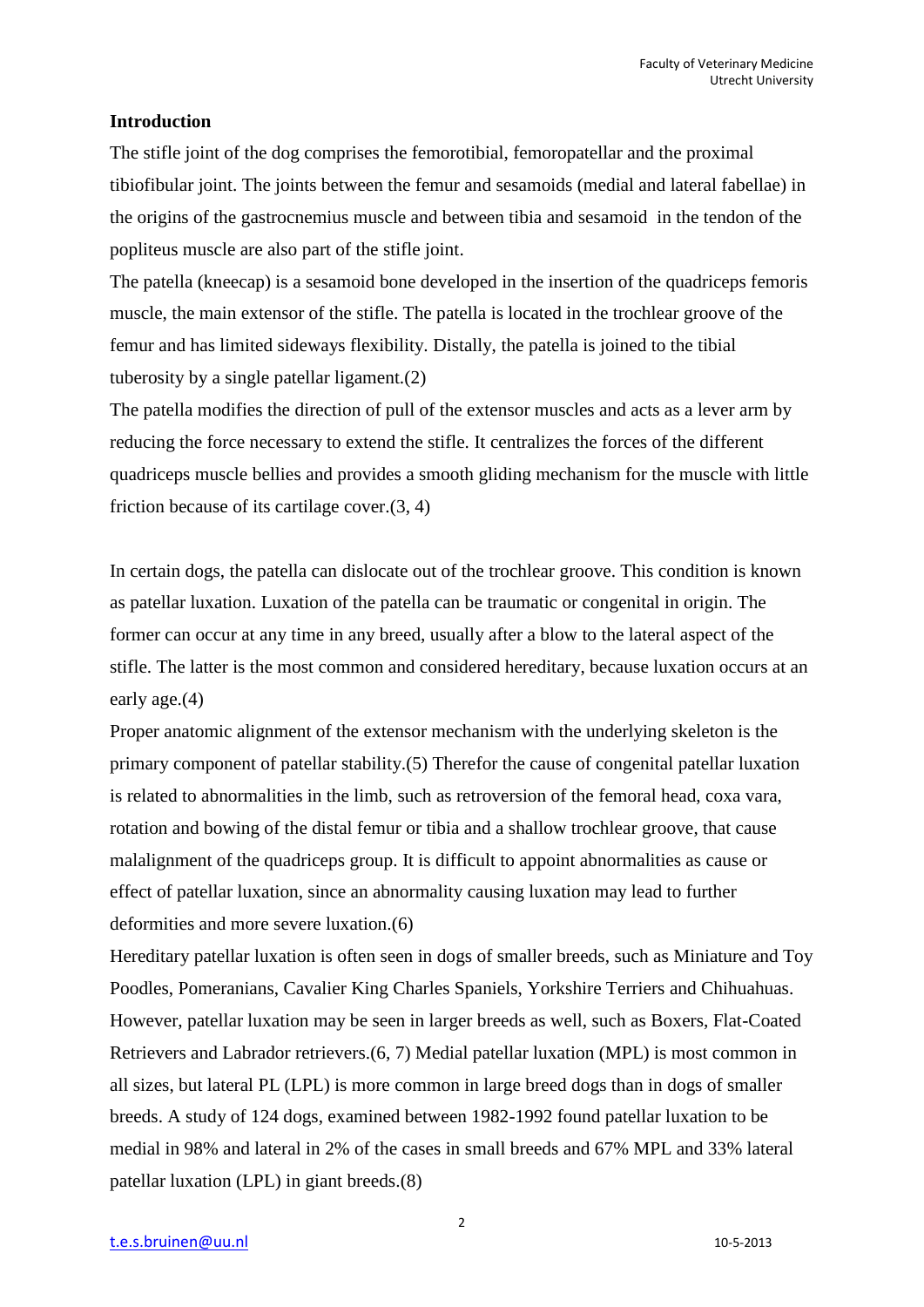The male:female ratio was found to be 1:1.5 by Hayes *et al.*(1994), which was almost identical to that of previous reports.(8, 9) The development of the condition can be influenced by hormonal factors, as spayed or neutered dogs have a higher risk to develop PL.(10) Recent studies in large breeds show males to be more often affected. It is therefore suggested that PL may be more common in small breed female dogs and large breed male dogs.(11, 12)

Breed predisposition and frequent bilateral involvement have led to the assumption that PL could be hereditary, although it is likely to be a polygenetic, multifactorial disease.(6, 8, 9) Collagen genes were suggested to be involved in PL and investigated in a study by Soontornvipart *et al*.(2012), but this study indicated these genes were not involved in the pathogenesis of PL in Pomeranian dogs. Nevertheless, a region on chromosome 7 was found that could possibly be associated with PL.(1) A recent study reports the heritability of patellar luxation in Flat-Coated Retrievers to be  $0.17 \pm 0.03$ , which is moderate, indicating that environmental factors play an important role. Breeding with one affected parent increased the prevalence of patellar luxation in offspring with 45% compared to two unaffected parents.(13) Therefore it is recommended not to breed with affected animals, nor to repeat the mating that resulted in offspring with patellar luxation.(6)

Patients with patellar luxation show different clinical symptoms. Puppies or young adults may show an intermittent 'skipping' gait. This means the dog pulls the leg up for several steps and, after returning it to the ground, resumes his normal locomotion with no sign of lameness. A second category includes middle-aged or older dogs with a more constant hind limb lameness. There will be a long history of intermittent lameness and a 'skipping' gait. Other (young) dogs can have more severe and permanent luxations and will tend to hold the limb in a semiflexed position. When the problem is bilateral, affected dogs will often adopt a crouching stance and 'bunny-hopping' gait. Finally, there is a significant number of asymptomatic dogs, that show few or no clinical signs. Clinical symptoms can also vary with the age and may worsen if the animal gains weight.(4, 6, 14)

Patellar luxation left untreated may lead to lameness, progressive cartilage wear, osteoarthritis and can contribute to cruciate ligament injury.(15) Cranial cruciate ligament tears are found in dogs with patellar luxation and have been proposed to be caused, at least in part, by loss of the normal stabilizing forces of the quadriceps muscle group against cranial drawer motion in dogs with patellar luxation. Angular and rotational deformities in the distal part of the femur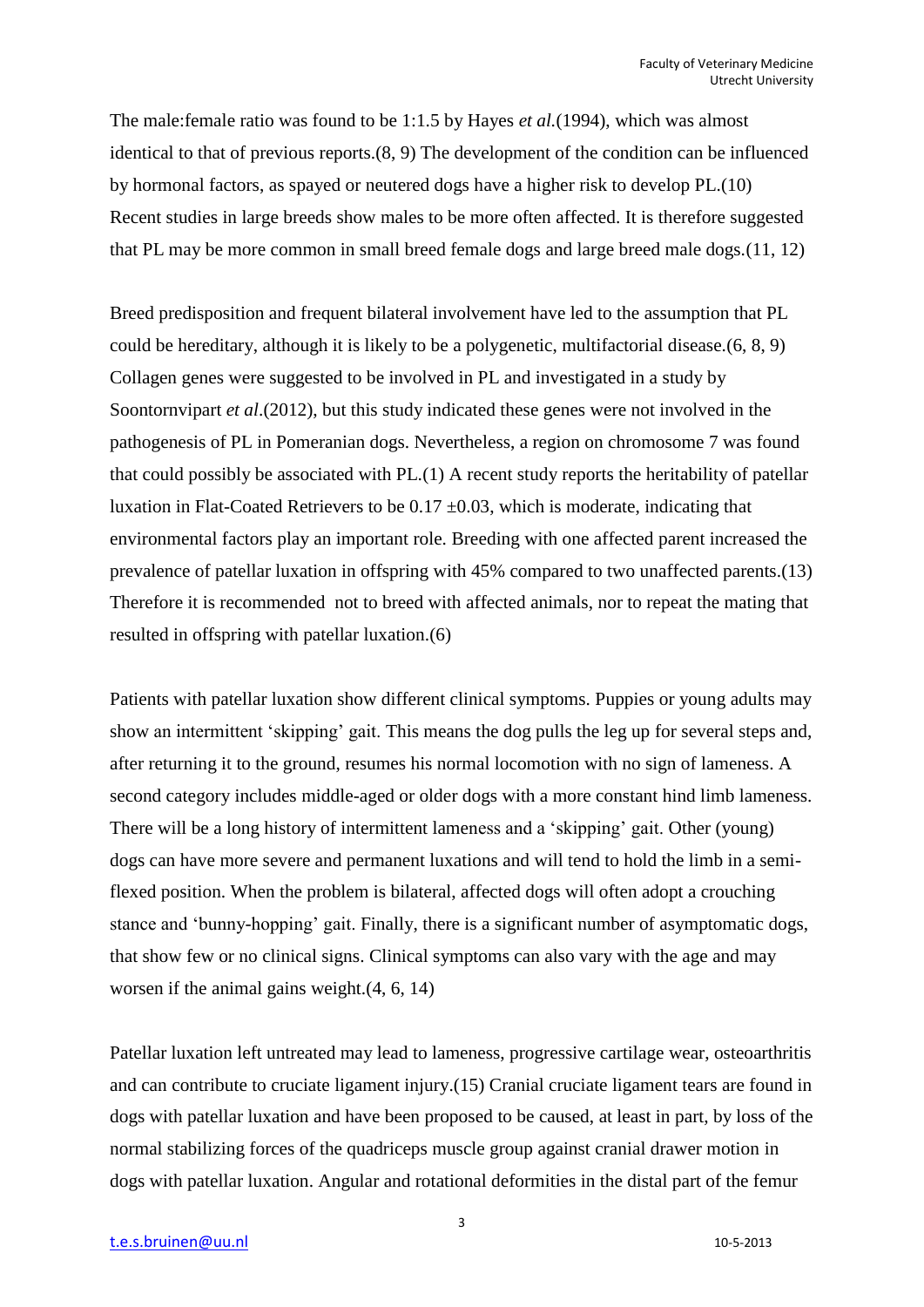and proximal part of the tibia are also hypothesized to place abnormal stress on the collateral and cruciate ligaments; these stresses, combined with the normal aging process in these structures, could account for the ligament tears in dogs with patellar luxation.(8) However, Campbell *et al.*(2010) found no significant association between MPL grade 1, 2 and 3 and the frequency of concomitant cranial cruciate ligament rupture. The significant association  $(P=0.02)$  between MPL grade 4 and ligament rupture was speculated to be caused by the lack of the caudally directed vector force of the femoropatellar joint, which placed increased strain on the ligament.(10)

Multiple surgical techniques have been described for the correction of PL. They significantly improve limb use in dogs with lameness, as reported by Roy, Wallace, Johnston and Wickstrom (1992) and other studies. Surgery may improve patellofemoral articulation but may not improve stifle biomechanics sufficiently to prevent progression of osteoarthritis. Sometimes, osteoarthritis may even be the result of imperfect techniques for correction of patellar luxation.(16)

Arthurs *et al*. (2006) reported that postoperative complications developed in 18% of all dogs, but were significantly (P=0.08) more common in dogs weighing more than 20 kg. Reluxation occurred after 8% of the surgical procedures, accounting for 65% of major complications (requiring further surgery) such as reluxation, implant loosening, fractures or septic arthritis.(17)

To achieve a better insight in patellar luxation we need to know what the trends for patellar luxation are. A standard diagnostic procedure for patellar luxation has been described.(18) In the Netherlands there are specialists in small animal surgery and orthopaedics qualified for screening, some other countries have trained vets but many have no formal patella screening program. The situation in the Netherlands with a large database of results and long history of screening is unique. Evaluating the trend of the disease in time in dog breeds that have been monitored for a long time, might help us to learn more.

The objective of this study was to describe the phenotypic trend for the incidence and gradation of PL for different breeds. Also, the distribution between MPL and LPL, the distribution of loose and normal patella and the sex ratio of dogs with PL were investigated. Different breeds can be compared and the results of this screening program evaluated. Influences of screening bias, breeding policies and strategies will be discussed. The outcome of this study could be used in breeding programs and aetiology studies.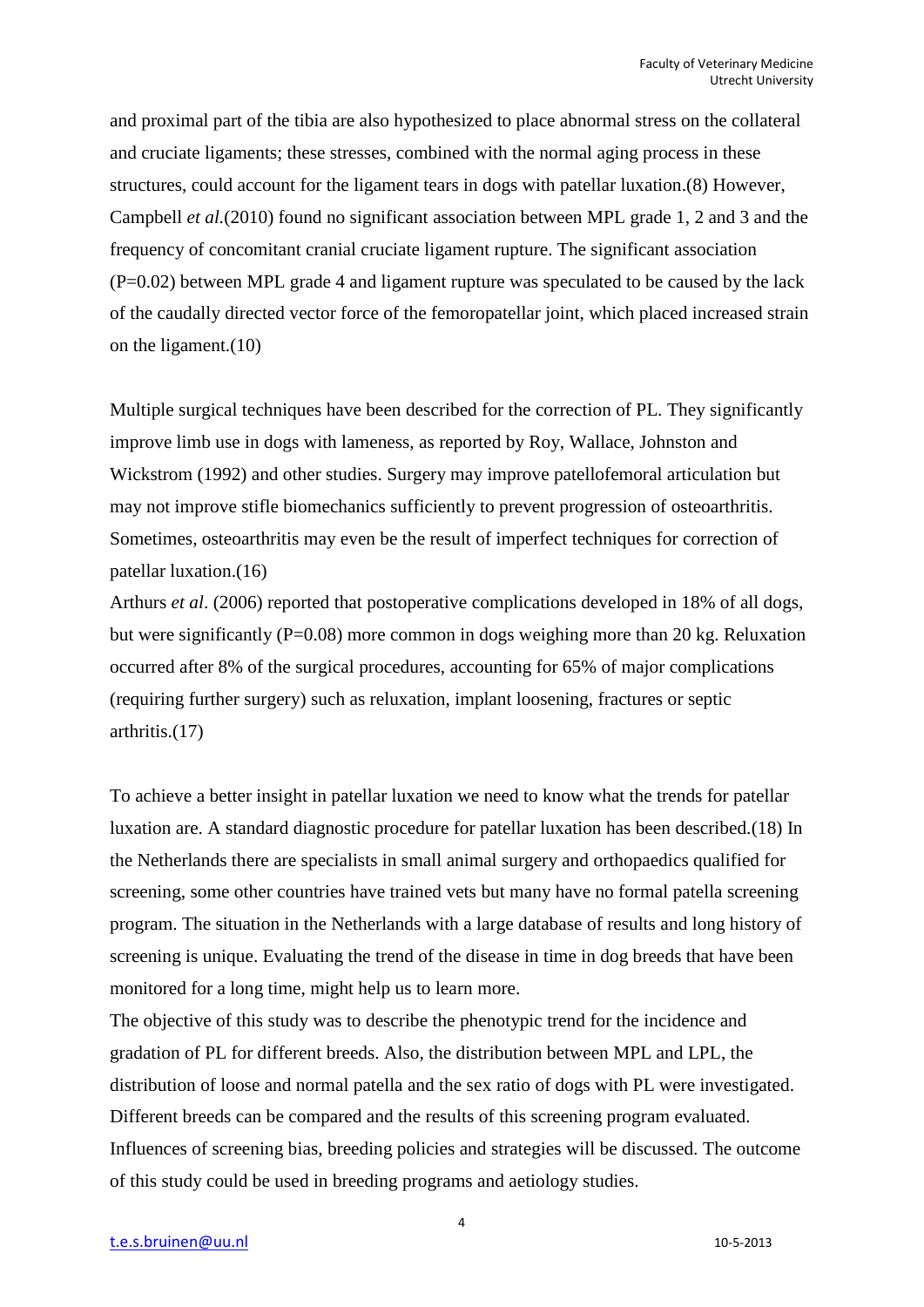#### **Materials and Methods**

#### *Selection of animals*

For this analysis different dog breeds were selected from the 'Meutstege' database. The database contained 44 dog breeds in total, with differences in the number of dogs and the timespan in which they were examined. A large group, with data from some years ago as well as recent data, was necessary to draw conclusions about the development in time. Therefore, selection from the 44 dog breeds was based on the following criteria: The total number of dogs examined per breed had to be more than 300, the examination of dogs for this breed had to be continued ten or more years and the number of tested dogs born in 2010 and 2011 had to be more than 30. The data from 2010 and 2011 were completed in the 'Meutstege' database. Flat-coated Retrievers (FCR), Dutch Kooiker Dogs (KK), Jack Russel Terriers (JR) and Chihuahuas (CHI) were selected for this study. The Chihuahua was included in this study despite the fact that this breed wasn't followed for ten years. However, PL is common in Chihuahuas and the breeding organisation obliged testing for PL since 2010 before mating is allowed, resulting in a recent large increase of tests for PL in this breed.

The Flat-Coated Retriever is a gundog breed from the United Kingdom. With an ideal weight between 25-36 kg., this is a medium size breed according to the Fédération Cynologique Internationale (FCI). The Dutch Kooiker Dog, also called Dutch Decoy Dog or Small Dutch Waterfowl Dog (body weight of 9-11 kg.) and the Jack Russel Terrier (body weight of 6-8kg.) are small size breeds. The Chihuahua is a miniature or toy breed, with an ideal weight between 1.5-3 kg.(19, 20)

For each breed certain criteria were appointed to select the time period that would be used in this study. The selection criteria were that each year had 5 or more results and that there were no missing intermediate years. The results of dogs born in 2012 were omitted. This is because testing is only done after 12 months of age, so only dogs born in the first months of 2012 could already be tested at this point. Other results had to be omitted because of missing birth year. An overview of the numbers of omitted dogs and the resulting numbers of dogs included in this study, is shown in Table 1. In Appendix Table A1 the original dataset per breed and birth year can be found.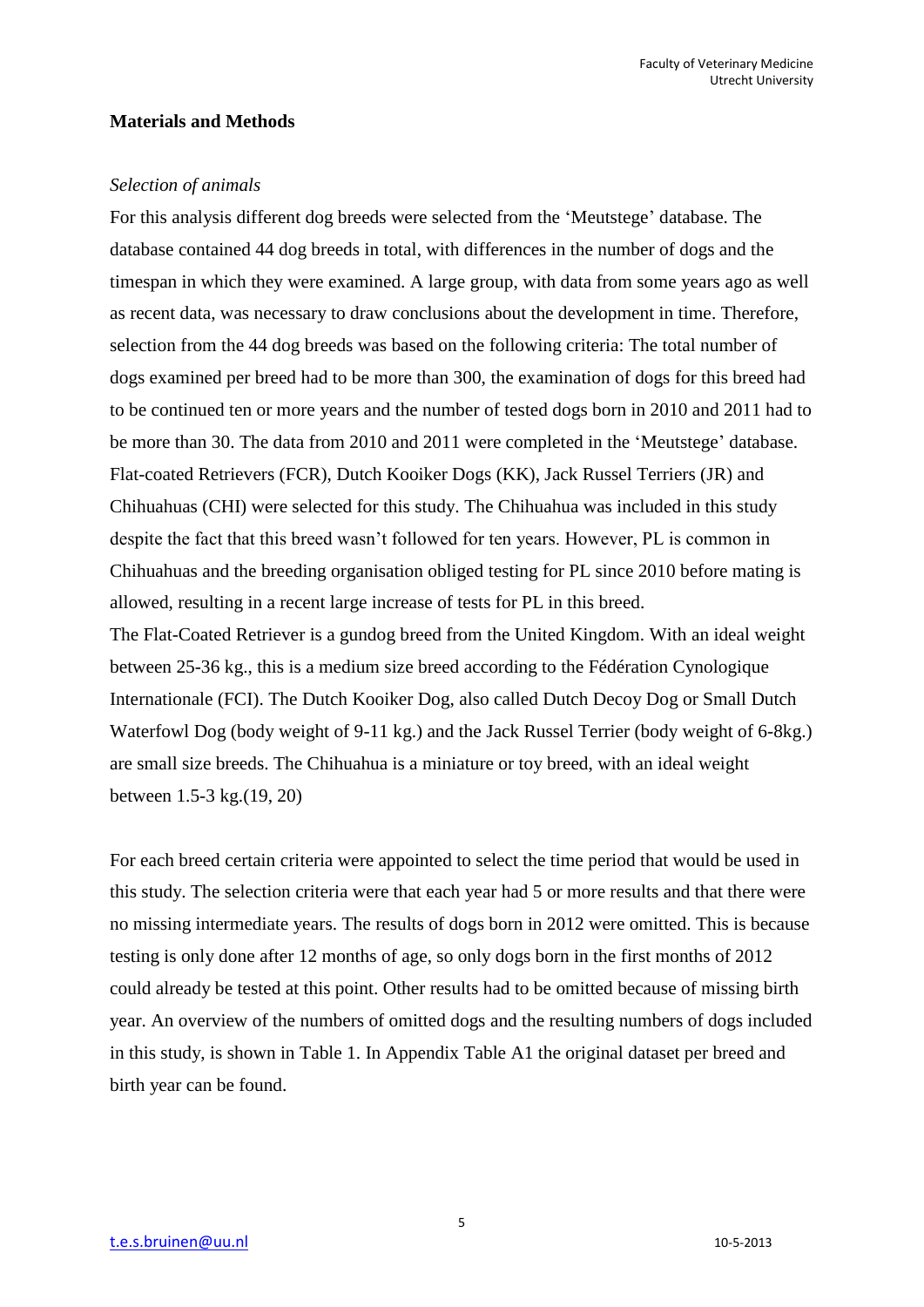|                            | Flat-Coated Retriever | Dutch Kooiker dog | <b>Jack Russel Terrier</b> | Chihuahua* |
|----------------------------|-----------------------|-------------------|----------------------------|------------|
| Omitted because of not     | 447                   | 22                | 7                          | 24         |
| meeting selection criteria |                       |                   |                            |            |
| Omitted because of missing | 1508                  | 86                | 3                          | 8          |
| birth year                 |                       |                   |                            |            |
| Number of dogs included    | 2597                  | 907               | 401                        | 383        |
| in this study              |                       |                   |                            |            |
| Birth years included dogs  | 1994-2011             | 1994-2011         | 2002-2011                  | 2006-2011* |

#### **Table 1. Overview of dogs omitted and included in this study**

\*= This breed hasn't been followed and examined for ten years yet, but is included in this research because of the high risk for PL in Chihuahua breed dogs and the large amount of results since the breeding organisation obliged testing from 2010 onward.

#### *Examination*

Dogs of at least 12 months old were brought for examination on a voluntary basis to a certified orthopaedic surgeon, who is part of the 'Meutstege' group. Surgeons of the group also visited shows, family days and breeding days of different breeding organisations and tested dogs then, thereby actively collecting results. The surgeons used the 'Meutstege' protocol to examine and score PL in an uniform manner.

Following this protocol they reported the breed, name, sex, date of birth, pedigree number, asked for locomotion problems in the past or present and examined the dog in standing position and lateral recumbence. The trochlea femoris were palpated laterally and medially to check for arthritis or luxated patella. The surgeon tried to manually luxate the patella in different positions and also checked for pain or crepitation. Dogs were graded using an adapted version of Putnam's scoring system.

Each stifle was classified free (normal or 'loose', loose meaning the patella can be manually positioned on the ridges of the trochlear groove, but not out of the groove completely), grade 1 (manually luxable patella with spontaneous repositioning), grade 2 (spontaneous luxation with repositioning upon active extension), grade 3 (constant spontaneous patellar luxation which can be manually reduced), or operated (when the stifle had been operated). The direction of the luxation (medial, lateral or both) and whether the patella could be luxated by torsion of the tibia alone were recorded for each stifle (Appendix Fig. A2). All this information was coded with an alphabetical and numerical score as shown in Table 2. Animals free of patellar luxation received a score of 100, when assessed as grade 1 400, with torsion luxable on the right and/or left side, towards medial and/or lateral each 75 points extra,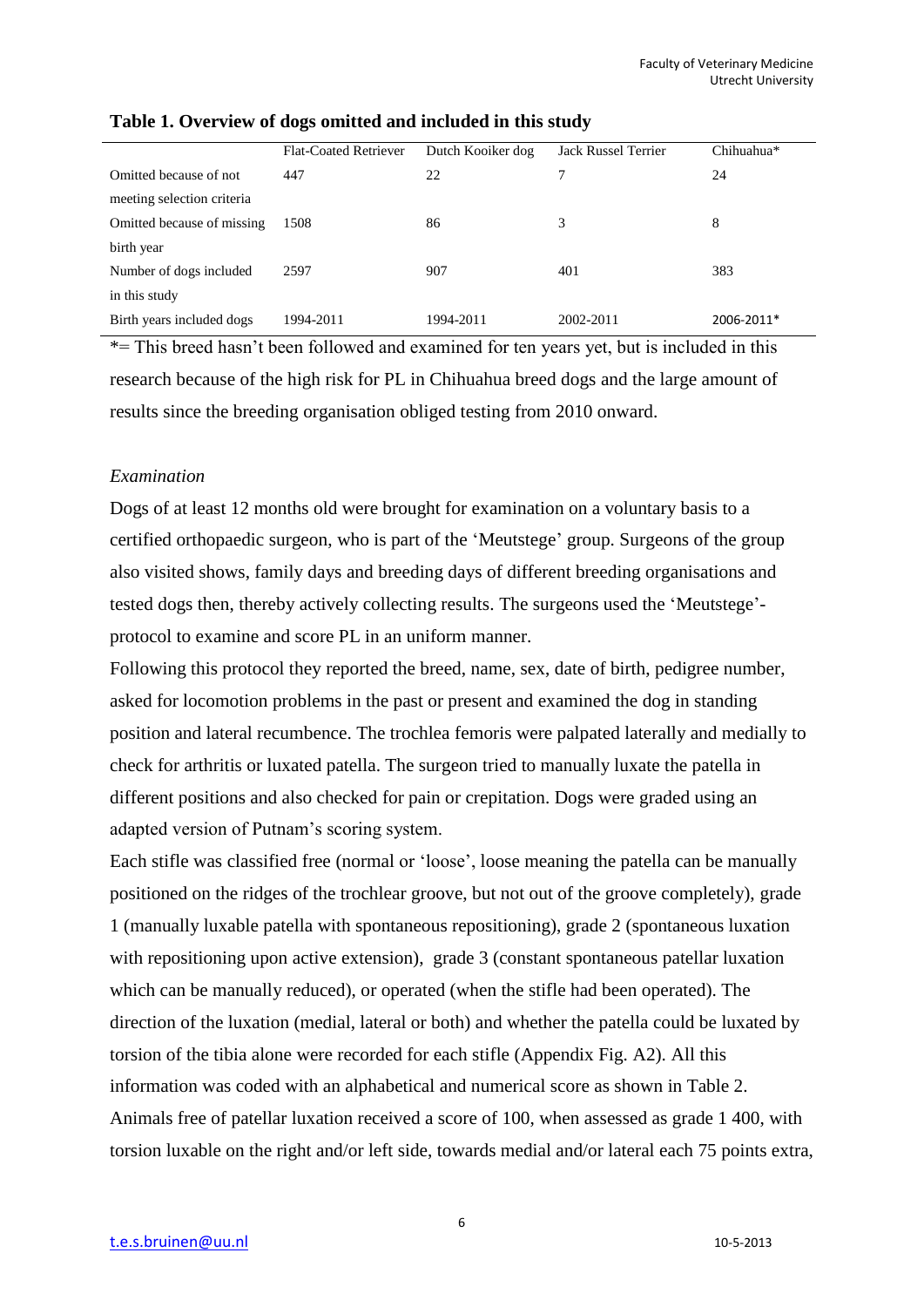when grade 2 700 and grade 3 or operated 1000. The numerical score was merely for research purposes.

| Findings                                         | Left patella | Right patella | Grade   | Numerical score |
|--------------------------------------------------|--------------|---------------|---------|-----------------|
| Normal                                           | A            | B             | Free    | 100             |
| Loose towards lateral side                       | P            | Q             | Free    | 100             |
| Loose towards medial side                        | R            | S             | Free    | 100             |
| Loose towards lateral and medial side            | T            | U             | Free    | 100             |
| Grade 1 luxable towards lateral side             | C            | D             | Grade 1 | 400             |
| Grade 1 luxable towards lateral side and luxable | G            | H             | Grade 1 | 475-550-625-    |
| with torsion of the tibia                        |              |               |         | 700             |
| Grade 1 luxable towards lateral and medial side  | $\Omega$     | Ζ             | Grade 1 | 400             |
| Grade 1 luxable towards lateral and medial side  | I            | J             | Grade 1 | 475-550-625-    |
| and luxable with torsion of the tibia            |              |               |         | 700             |
| Grade 1 luxable towards medial side              | E            | F             | Grade 1 | 400             |
| Grade 1 luxable towards medial side and luxable  | V            | W             | Grade 1 | 475-550-625-    |
| with torsion of the tibia                        |              |               |         | 700             |
| Grade 2 luxable towards lateral side             | K            | L             | Grade 2 | 700             |
| Grade 2 luxable towards medial side              | M            | N             | Grade 2 | 700             |
| Operated (or grade 3 or grade 4)                 | X            | Y             |         | 1000            |

**Table 2. Alphabetical\*, numerical and grade score of patellar luxation**

\*= All combinations of alphabetical scores for left and right patella were possible. The combination gave information about the grade and direction of the luxation in the left and right stifle.

Owners received a patella certificate (result form; Appendix Fig. A1) of which they sent a copy to the club for publishing in the bulletin or to be saved in the club archive. This was mandatory in some breeding organisations. The examination form (Appendix Fig. A2) and a copy of the pedigree were sent in by the specialist for entry in the database.

## *Pedigree lists*

The Dutch Kennel Club provided pedigree records (Appendix Table A2). These records show how many males and females each year were registered for the different breeds. With these numbers, the fraction of the total population that is analysed in this study was calculated. The FCR and the KK records provided for 2011 were incomplete.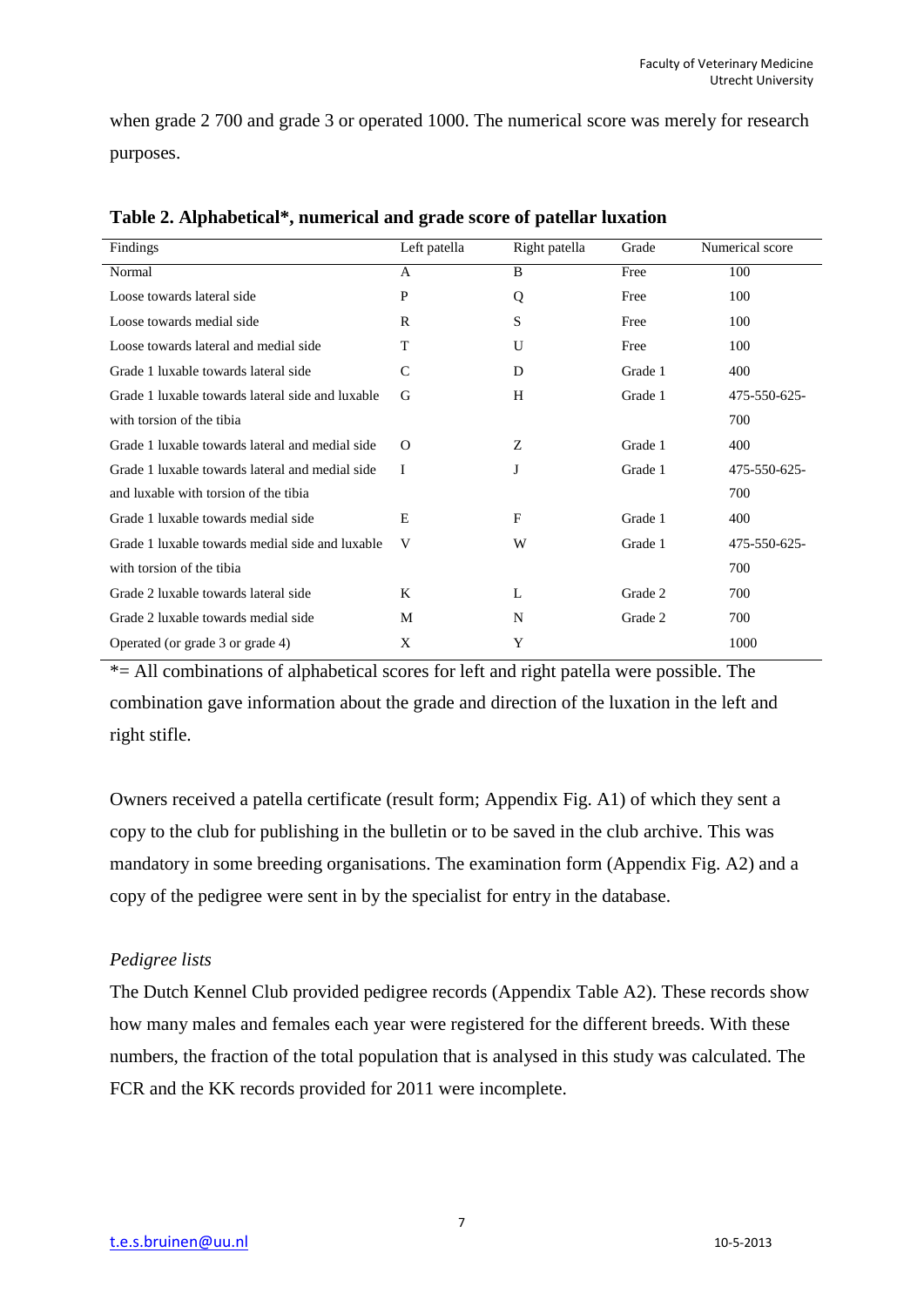#### *Analysis*

To find the incidence of patellar luxation in time in all four breeds, the percentage of affected dogs (gr.1, gr.2, gr.3 and operated) out of the total screened population per breed was calculated. This revealed the current situation in all four breeds, as well as the trend over the years.

Furthermore, the gradation in time was evaluated to see if the average grade of affected animals decreased, increased or remained the same in time. For example, if the amount of gr.2 animals decreased and the amount of gr.1 animals increased, the severance of patellar luxation in that population would be decreased. Therefore an overview was made for each breed to compare the amount of animals with different grades of patellar luxation.

The sex ratio in the affected group was calculated. This ratio of male to female cases is based on the assumption that the population observed is equally divided between males and females. Since this is not true in this study (there are more females than males tested), the relative risk (RR) was calculated. RR=  $(a_1/n_1)/(a_0/n_0)$  where  $a_1$  is the number of exposed ('female') animals with the disease,  $a_0$  is the number of exposed ('female') animals without the disease,  $n_1$  is the total amount of exposed (female) animals and  $n_0$  the total amount of non-exposed (male) animals). A rate of 1 would indicate that the risk was the same in the test group (females) as in the comparison group (males), a  $RR < 1$  would mean the test group had a lower risk than the comparison group and a RR $> 1$  means the test group had a higher risk.(9, 21)

The distribution between 'normal' and 'loose' patella in the group of animals graded 'free' of PL was evaluated by using the alphabetical scores (loose patella P,Q, R,S,T,U and normal patella A,B). The percentage of animals (graded 'free') that have one or two loose patellae was calculated for each breed. These percentages were analysed to assess the amount of loose patella and make a comparison between breeds.

Finally, the distribution between medial and lateral patellar luxation in all four breeds was calculated, analysed and compared with other literature. The amount of alphabetical scores for medial patellar luxation (E, F, V, W, M, N) and lateral patellar luxation (C, D, G, H, K,L) were compared. Included were the amount of scores for MPL or LPL in both legs, in the same or different grades. MPL or LPL in the right or left stifle in all gradations, when the other leg is not affected, was also included.

This means that for MPL the amount of dogs with alphabetical combinations EF, VW, MN, EW, EN, VF, VN, MF, MW, EB, EQ, ES, EU, VB, VQ, VS, VU, MB, MQ, MS, MU, AF, PF, RF, TF, AW, PW, RW, TW, AN, PN, RN and TN were added up. For LPL the amount of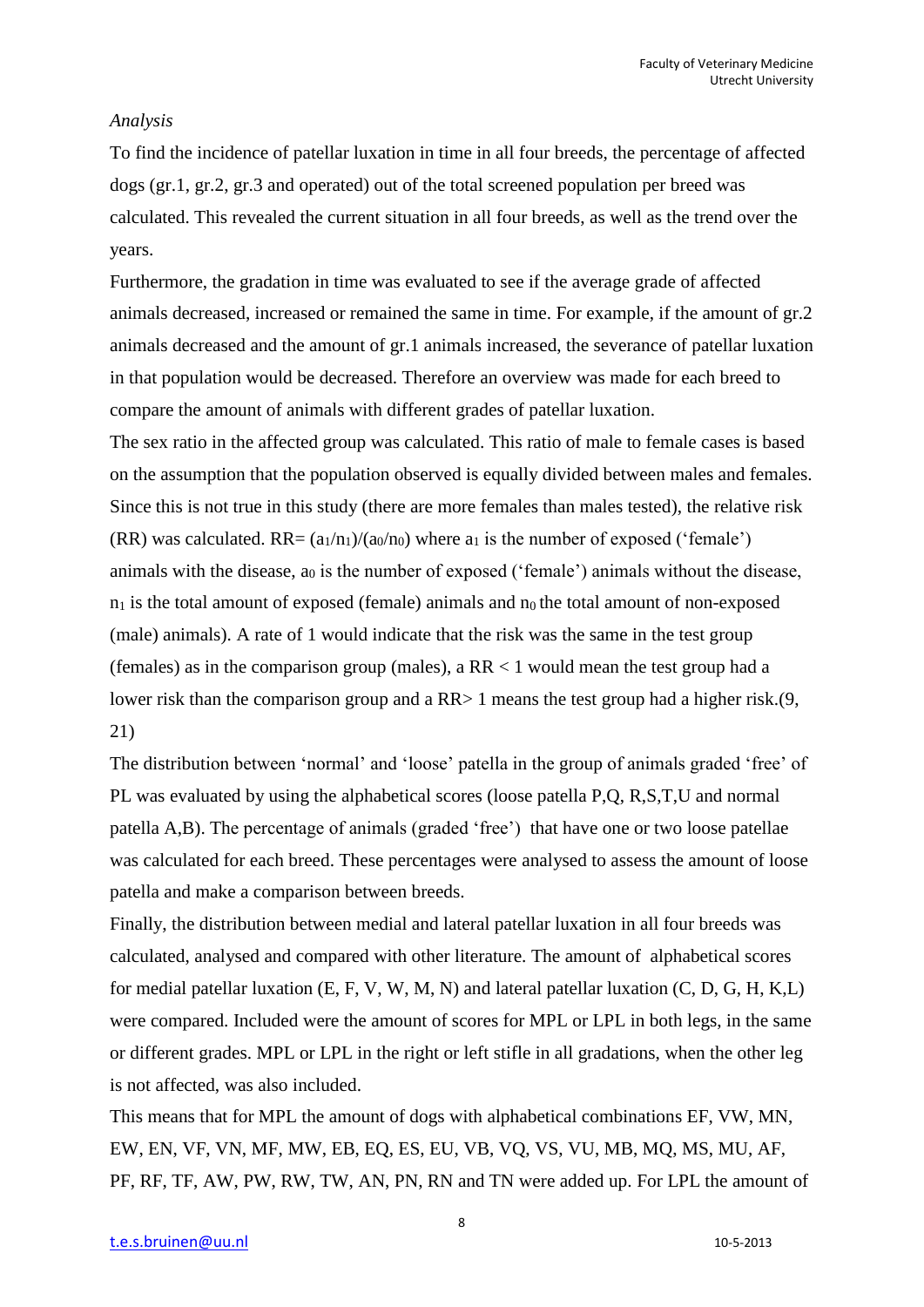dogs with alphabetical combinations CD, GH, KL, CH, CL, GD, GL, KD, KH, CB, CQ, CS, CU, GB, GQ, GS, GU, KB, KQ, KS, KU, AD, PD, RD, TD, AH, PH, RH, TH, AL, PL, RL and TL were added up. The total amount of scores indicating MPL were compared with the amount of scores indicating LPL. Animals that both had lateral and medial patellar luxation or luxation to both sides were excluded, since this would blur the outcome. Animals scoring X and/or Y were not included in this calculation either, since there was no information whether the luxation was medial or lateral.

#### **Results**

In Table 3 an overview of the number of dogs per breed for each year is given. That number as a percentage of the total registered population is also given.

| Table 3. Numbers of tested dogs per year and tested dogs as a percentage of the total |
|---------------------------------------------------------------------------------------|
| number of dogs registered at the Dutch Kennel Club                                    |

|      | <b>FCR</b> | Percentage of   | KK | Percentage of   | JR | Percentage of   | <b>CHI</b> | Percentage of   |
|------|------------|-----------------|----|-----------------|----|-----------------|------------|-----------------|
|      |            | Kennel Club     |    | Kennel Club     |    | Kennel Club     |            | Kennel Club     |
|      |            | registered dogs |    | registered dogs |    | registered dogs |            | registered dogs |
| 1994 | 6          | 0.92            | 10 | 2.03            |    |                 |            |                 |
| 1995 | 7          | 0.96            | 8  | 1.71            |    |                 |            |                 |
| 1996 | 11         | 1.33            | 15 | 2.77            |    |                 |            |                 |
| 1997 | 108        | 14.56           | 32 | 6.45            |    |                 |            |                 |
| 1998 | 163        | 24.04           | 29 | 6.32            |    |                 |            |                 |
| 1999 | 218        | 33.18           | 37 | 8.20            |    |                 |            |                 |
| 2000 | 169        | 25.53           | 45 | 9.15            |    |                 |            |                 |
| 2001 | 217        | 31.68           | 49 | 8.13            |    |                 |            |                 |
| 2002 | 202        | 28.25           | 57 | 11.03           | 9  | 1.34            |            |                 |
| 2003 | 235        | 32.41           | 50 | 9.65            | 13 | 1.81            |            |                 |
| 2004 | 220        | 32.93           | 61 | 12.71           | 51 | 9.07            |            |                 |
| 2005 | 174        | 26.44           | 89 | 20.51           | 61 | 11.96           |            |                 |
| 2006 | 190        | 28.83           | 76 | 17.63           | 50 | 12.59           | 11         | 1.47            |
| 2007 | 165        | 28.55           | 61 | 13.20           | 62 | 11.25           | 13         | 1.52            |
| 2008 | 128        | 26.61           | 75 | 16.27           | 47 | 11.35           | 35         | 3.17            |
| 2009 | 167        | 34.50           | 54 | 15.25           | 47 | 11.38           | 58         | 4.85            |
| 2010 | 134        | 24.14           | 72 | 23.30           | 35 | 7.97            | 115        | 8.21            |
| 2011 | 83         | incomplete      | 87 | incomplete      | 26 | 6.57            | 151        | 11.05           |
|      |            |                 |    |                 |    |                 |            |                 |

Dog breeds: FCR= Flat-Coated Retriever; KK= Dutch Kooiker dog; JR= Jack Russel Terrier; CHI= Chihuahua.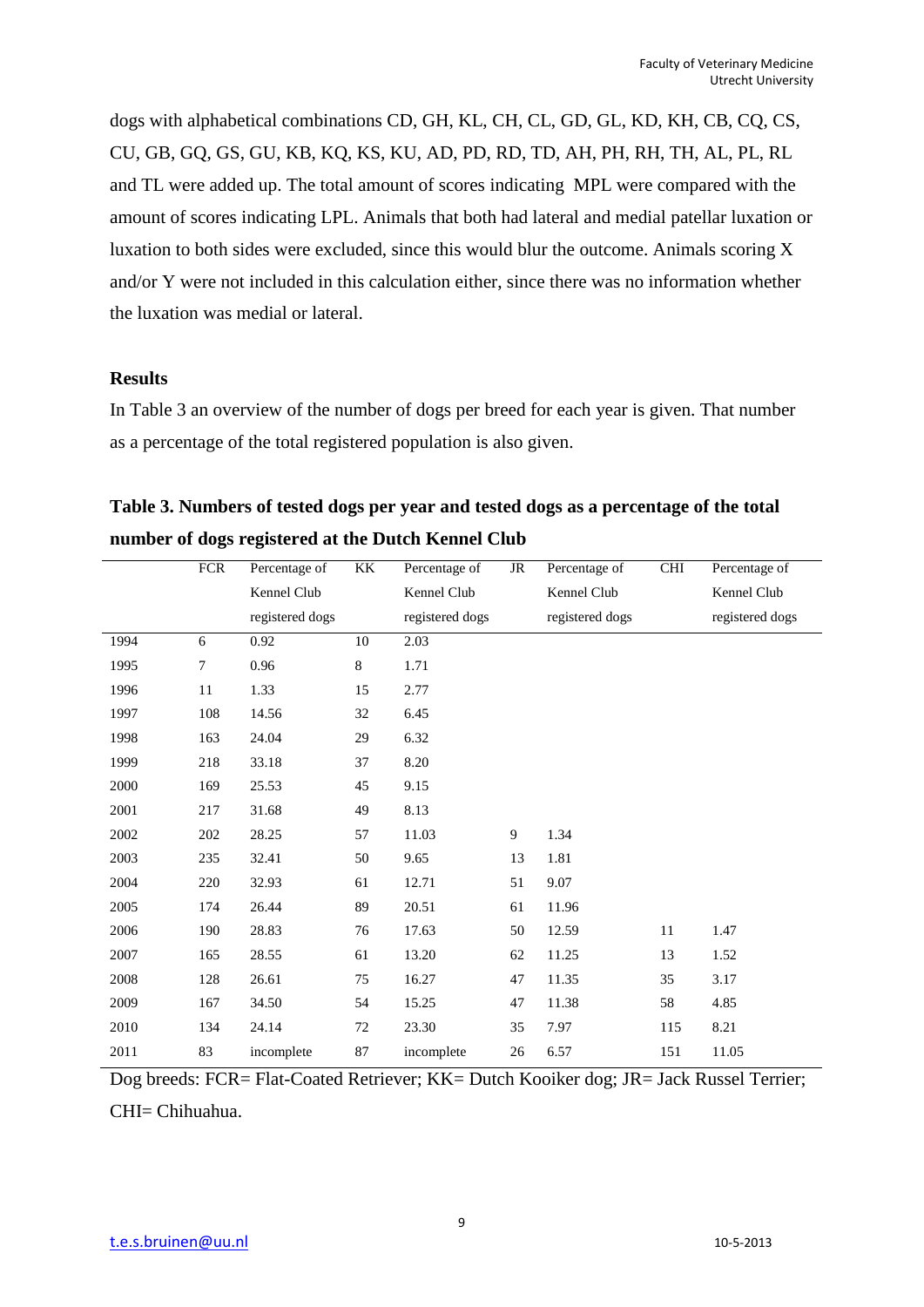The percentages from Table 3 are reproduced in Fig. 1. This figure represents the portion of the registered population that is tested for PL and included in this study. There are distinct differences between the breeds. Noticeable is that the Flat-Coated Retriever remained at a stable level around 30% since 1998. The percentages of the Dutch Kooiker dog slowly increased and in 2010 23% of the population was tested. Of the Jack Russel Terriers 10% of the total population was tested between 2005 and 2009, but this percentage decreased in 2010 and 2011. The Chihuahua started very low but had a marked increase in 2010 and 2011.



**Fig. 1. Percentage tested dogs from total number of registered dogs at Dutch Kennel Club per breed in time**. Dog breeds: FCR= Flat-Coated Retriever; KK= Dutch Kooiker dog; JR= Jack Russel Terrier; CHI= Chihuahua.

#### *Incidence*

In Figure 2 the incidence of patellar luxation can be found for the FCR, KK, JR and CHI. For the FCR and KK the incidence results both started in 1994, but the incidence of PL in the FCR was much higher than the incidence in the KK. In the FCR there was a fast decrease in PL between 1995 and 1997. After 1997 the incidence remained around 20% until 2009. Between 2009 and 2011 there was another decrease, resulting in an final incidence of 6%. In the KK the course was more unstable. There were small decreases and increases in some years, resulting in a 14% incidence for PL in 2011. The JR started in 2002 around 33% and decreased fast, ending around the same point as the FCR (8%). The Chihuahua had a more than 50% incidence in 2006, going up and down and ending just under 50% (48%). In conclusion, there was a downward trend for all breeds, except for the Chihuahua. See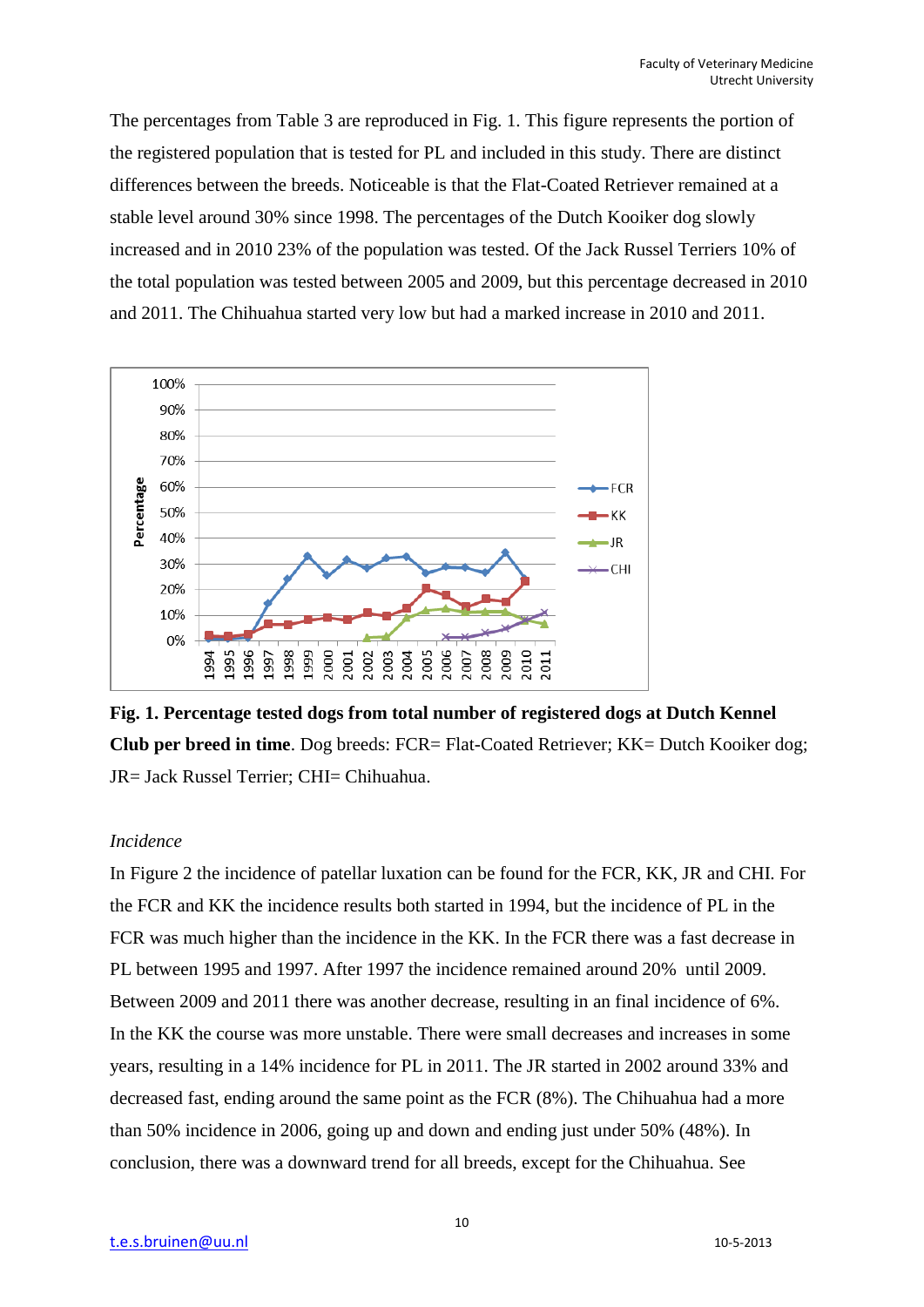

Appendix Table A3 and A4 for the numbers and percentages of affected dogs per breed per year.

**Fig. 2. Incidence of patellar luxation between 1994-2011 in 4288 screened dogs of four different breeds.** Dog breeds: FCR= Flat-Coated Retriever; KK= Dutch Kooiker dog; JR= Jack Russel Terrier; CHI= Chihuahua; PL= Patellar luxation.





**Fig. 3. Gradation of patellar luxation between 1994-2011 in 876 dogs with PL.** PL= Patellar luxation. Gradation: GR.1= animals with grade 1 patellar luxation; GR.2= animals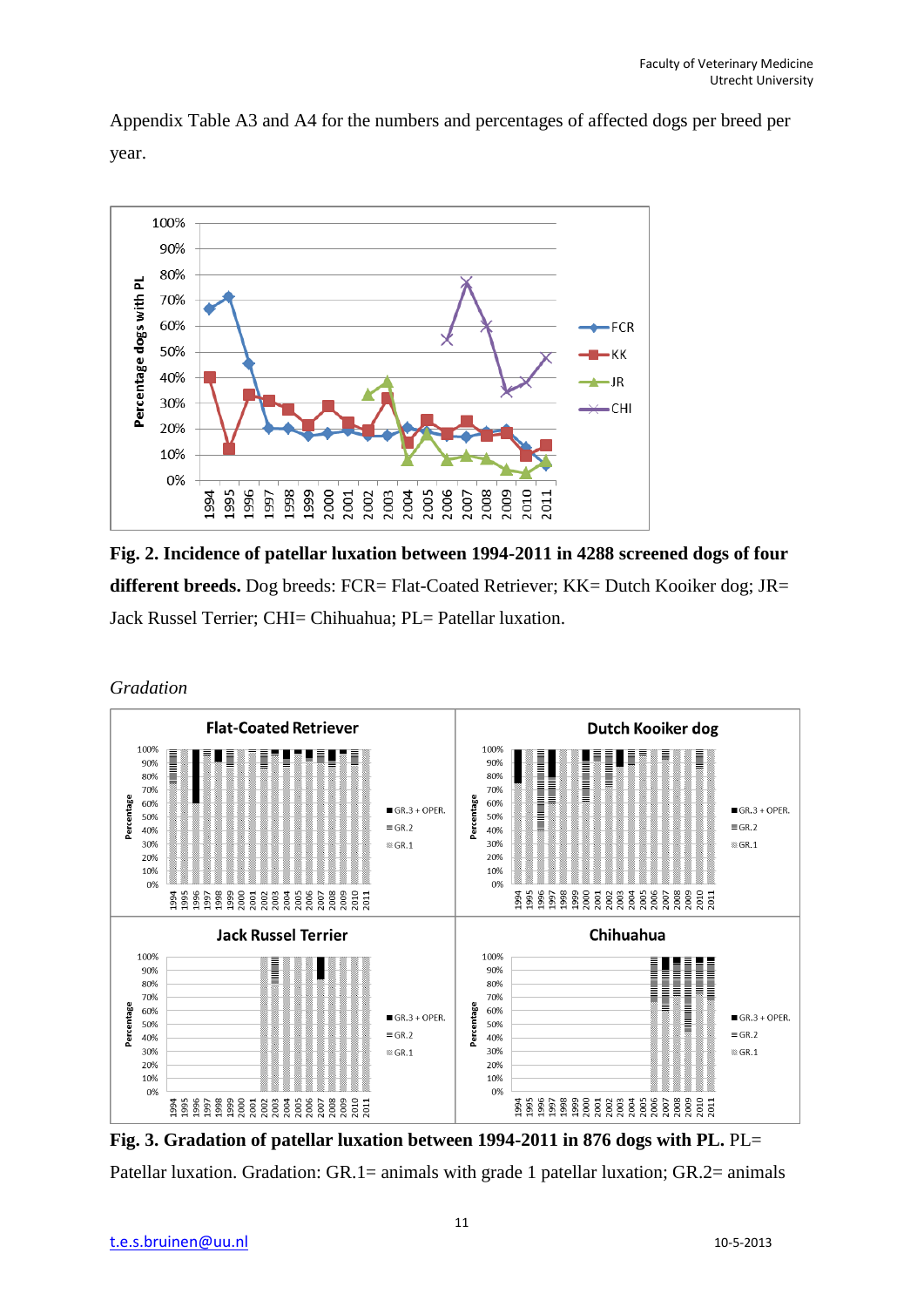with grade 2 patellar luxation;  $GR3 + OPER =$  animals with grade 3 patellar luxation or animals that had surgery. The percentages are calculated as a percentage of all animals of that breed with PL.

Figure 3 shows the trend in gradation of PL. Of the affected Flat-Coated Retrievers more than 50% were gr.1 each year. In 1994 and 1996 a high percentage of respectively gr.2 and gr.3 animals was found. There was no obvious decrease in gradation. In 2011 all tested animals were gr.1, but this was found in 1995 and 2000 as well. A visible decrease was seen though in the Dutch Kooiker Dog, where the amount of gr.2 affected animals gradually decreased. In the Jack Russel Terrier, grade 1 was most common in every year and incidentally (2003 and 2007) different scores were found as well. The Chihuahua had the most diffuse distribution, with high percentages of gr.1 and gr.2 and some gr.3. In 2009 there were more grade 2 animals than grade 1. The complete dataset can be found in Appendix Table A5-A8.

#### *Sex ratio*

In Table 4 is visible that females had a higher risk for PL in all four breeds. The Flat-Coated Retriever females had a relative risk of 1.73, meaning the sex ratio for males:females is 1:1.73. The Dutch Kooiker Dog females had a relative risk of 1.25, the Jack Russel Terrier females 2.53 and the Chihuahua females 1.15.

**Table 4. Sex ratio in 4288 dogs screened for patellar luxation between 1994-2011**

| Breed FCR FCR KK KK JR JR CHI CHI                   |  |  |  |  |
|-----------------------------------------------------|--|--|--|--|
| Sex male female male female male female male female |  |  |  |  |
| Affected 167 307 69 118 6 36 47 126                 |  |  |  |  |
| Free 1092 1031 314 406 113 246 68 142               |  |  |  |  |
| Ratio 1: 1.73 1: 1.25 1: 2.53 1: 1.15               |  |  |  |  |
|                                                     |  |  |  |  |

Dog breeds: FCR= Flat-Coated Retriever; KK= Dutch Kooiker dog; JR= Jack Russel Terrier; CHI= Chihuahua. Affected= animals with patellar luxation ( $\geq$  grade 1); Free= animals without patellar luxation.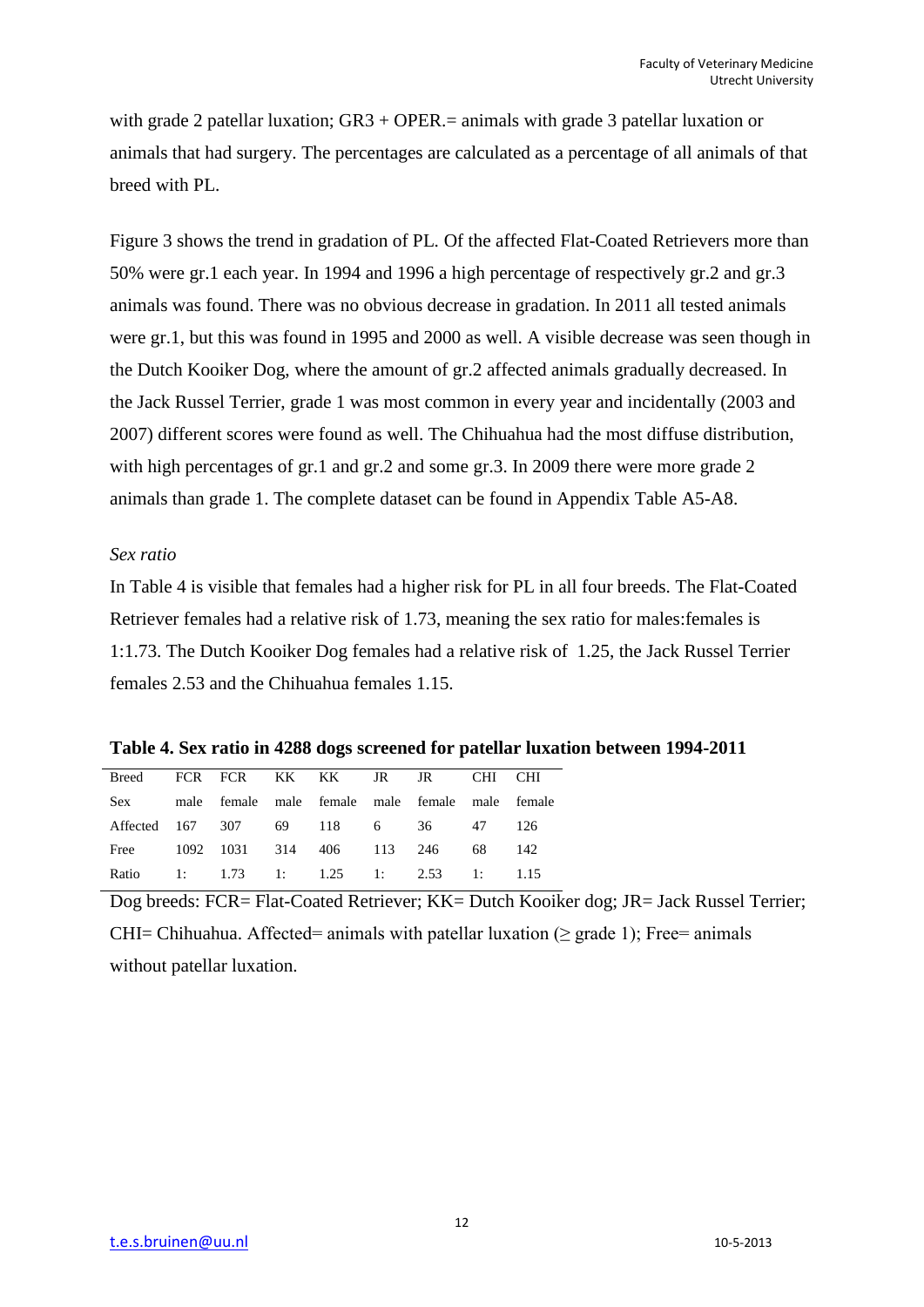## *Loose patella*



**Fig. 4. Percentage of animals with 'loose patella' in 3412 dogs that were graded 'free' of patellar luxation.** Loose 1= one stifle has a loose patella; Loose 2= both stifles have loose patella. Dog breeds: FCR= Flat-Coated Retriever; KK= Dutch Kooiker dog; JR= Jack Russel Terrier; CHI= Chihuahua.

The percentage of animals with one or two loose patellae (Fig. 4) did not differ much between breeds. Of the FCR animals without PL 26% had one or two loose patellae, of the KK 20%, the JR 27% and of the CHI dogs 37% had one or two loose patellae. Animals with two loose patellae were more common than animals with one loose patella.

## *Distribution MPL and LPL*

In the FCR database 158 animals were found with MPL and 267 with LPL. This makes the ratio MPL:LPL in the FCR 1:1.69. In the KK this was 95:68 or 1:0.72. MPL was thus more common in the KK. In accordance with the KK MPL was more common in the JR and CHI. In the JR the ratio was 21:18 or 1:0.86 and the CHI 159:5 or 1:0.03, indicating there were far more cases of MPL than LPL in the Chihuahua. In Appendix Table A9-A12 all alphabetical combinations found in the database with number of occurrence are listed for each breed.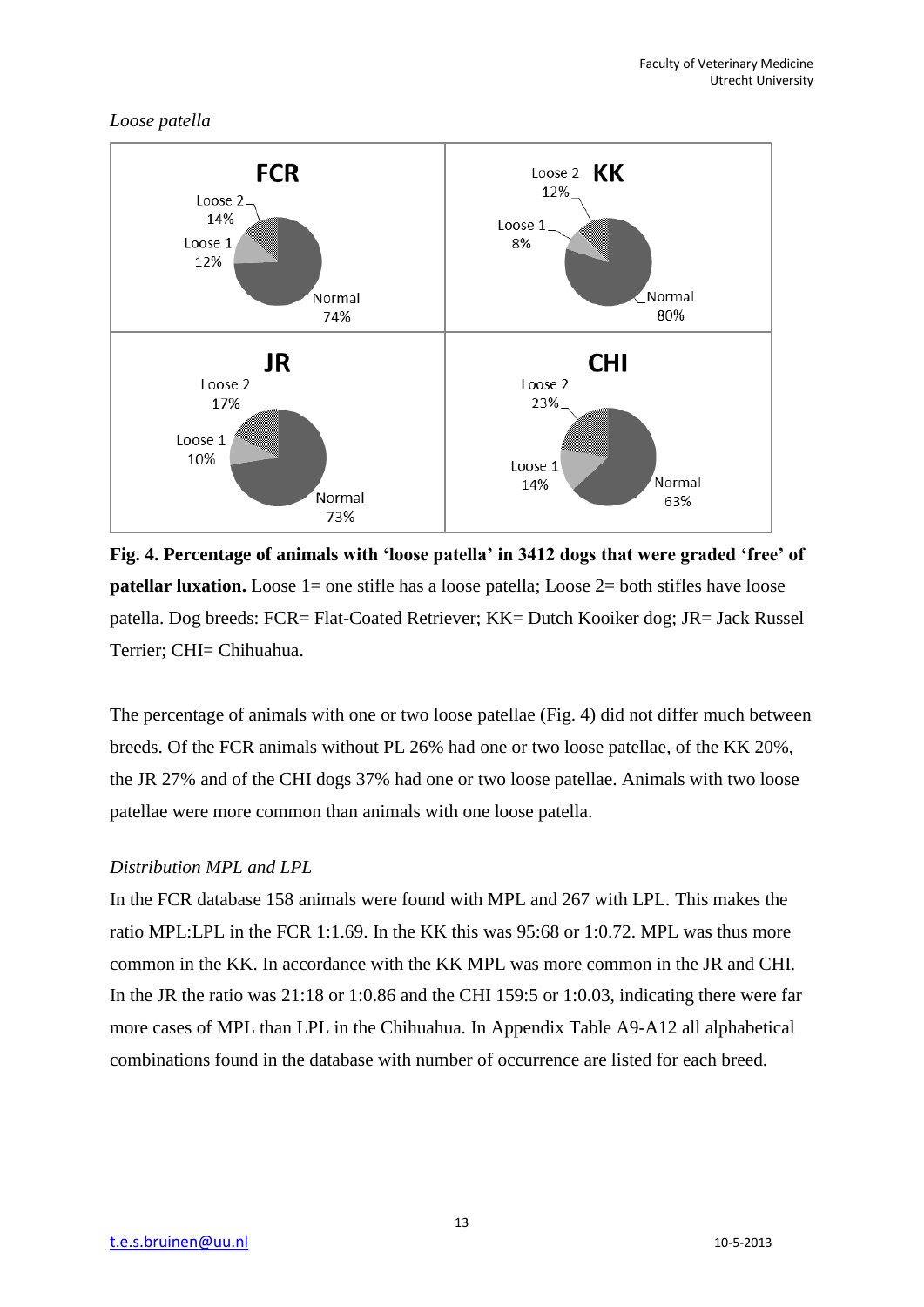#### **Discussion**

#### *Research population*

To make statements about the population, the sample must be representative of the population from which it is taken. Strictly, this means there should be random selection from all possible members of the entire population. However, this is generally not feasible. Then, it is important that we try to ensure that the individuals in the sample are a true reflection of those in the population.(22)

This study has a screening bias. In some breeds more animals were tested than in others. The Flat-Coated Retriever is overrepresented in our study, even after omitting numerous results of that breed because of missing birth year. Likewise, some years have more results than others. Naturally, when the results are more abundant, the conclusions we deduce from them will be better. Because of this screening bias, the confidence interval should be larger. Most animals were examined by the same experienced, board certified veterinary orthopaedic specialist (FJM). Therefore the measurement error is expected to be relatively small.

By calculating the fraction of the entire population of pedigree dogs that is tested and used in this study, the differences in representation of the breeds in this study is given (Table 3 and Figure 1). Of all registered FCR around 30% were tested yearly. This high percentage is partly due to the fact that specialists visited many family days organised by the FCR breeding organisation. At these days, complete nests were tested for PL, instead of only prospective mating dogs. The percentage of tested Dutch Kooiker dogs slowly increased until 23% in 2010. Of the Jack Russel dogs approximately 10% was tested yearly and for the Chihuahua this was between 1-10%. The Chihuahua had a marked increase of tested dogs in 2010 and 2011, which can be explained by fact that the breeding policy obliged testing from 2010 onward.

These differences could also be due to breeding policy. For example, testing on patellar luxation is done since 2005 for Chihuahuas, but is mandatory since 2010. As a result, a large increase in tested animals is seen since 2010. Furthermore, the attention for PL has increased in all breeds, usually resulting in more screening.

The population in this study is not a reflection of the entire population of the chosen breeds, but of the possible future breeding population. Since PL is hereditary, it is useful to look at the population that could possibly pass on patellar luxation to a next generation.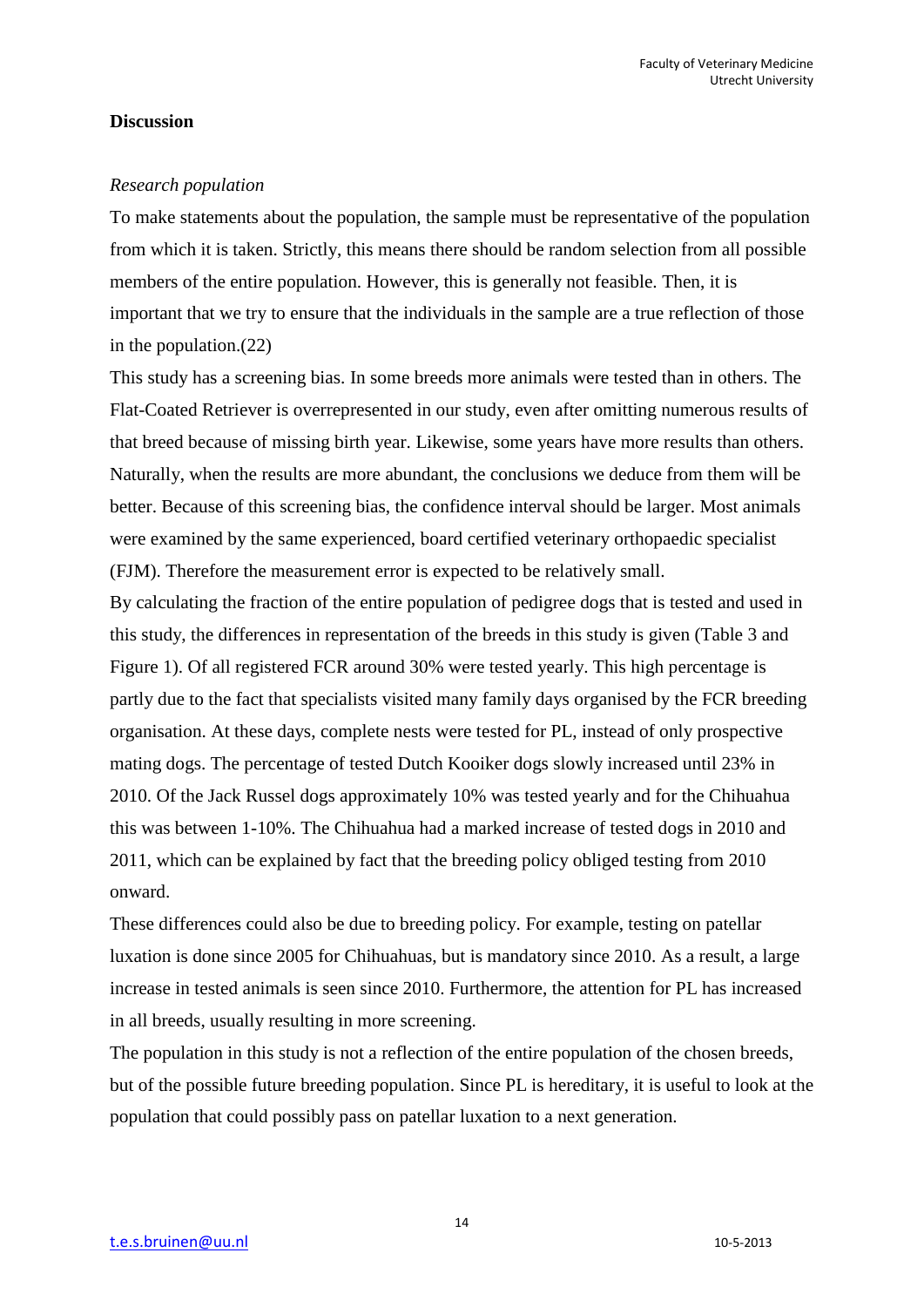#### *Incidence*

The incidence we found in these 4 breeds are different than reported in other countries. For example, the Orthopedic Foundation for Animals (OFA) reported 5.7 % (n=1141) of Chihuahuas were affected and only 1.6% (n=1973) of Flat-Coated Retrievers.(23) In our study this is respectively 47% and 6%.

These differences may be explained by the fact that in America only clinically affected  $($   $>$ grade 2) animals are reported. Grade 1 animals that have no or little clinical symptoms are missed. In our screening program, animals with PL are mostly grade 1. This is also part of the selection bias. After excluding grade 1 affected animals, the results may be more similar to those of the OFA. Another explanation for the difference in incidence reports might be changes between the European and American population of these dog breeds. The differences between incidence in these dog breeds can be explained by their predisposition, the policy of the breeding organisation and how long that policy has been implemented. The Dutch Kooiker Dog breeding organisation only allows free animals and free x grade 1 animals to mate. This is also the policy of the Flat-Coated Retriever and Jack Russel Terrier breeding organisation. The Dutch Chihuahua club has obliged testing since 2010, but there are no restrictions for breeding with affected animals. It is interesting to see the difference in trends between these two groups. It could be assumed that the policy of the FCR, KK and JR is more successful. But since the results of the Chihuahuas are not collected during the same time span as the other breeds, we have to be careful with our conclusions. In the FCR there was a fast decrease in incidence in PL between 1995 and 1997, which was probably due to the low number of results in 1994-1996 and therefore not representative for the population. 1997 is the first year more than 100 results were acquired and is therefore likely to give a better insight in the incidence of patellar luxation. The downward peak in the incidence of the Kooiker and the fast decrease of the Jack Russel Terrier in the first years might also have been due to low numbers of results. The trend of the incidence in the Chihuahua is varied, at all points.

#### *Gradation*

Most affected animals of all breeds in this study were grade 1. This is different than Gibbons *et al.* reported for 70 large breed dogs.(12) They found most animals to be grade 2. This is due to the above mentioned difference in reporting. Grade 1 PL may be discovered during screening, without necessary clinical symptoms in the animal. Without this screening program, only lame animals (≥grade 2) are discovered. Furthermore, breeders, owners and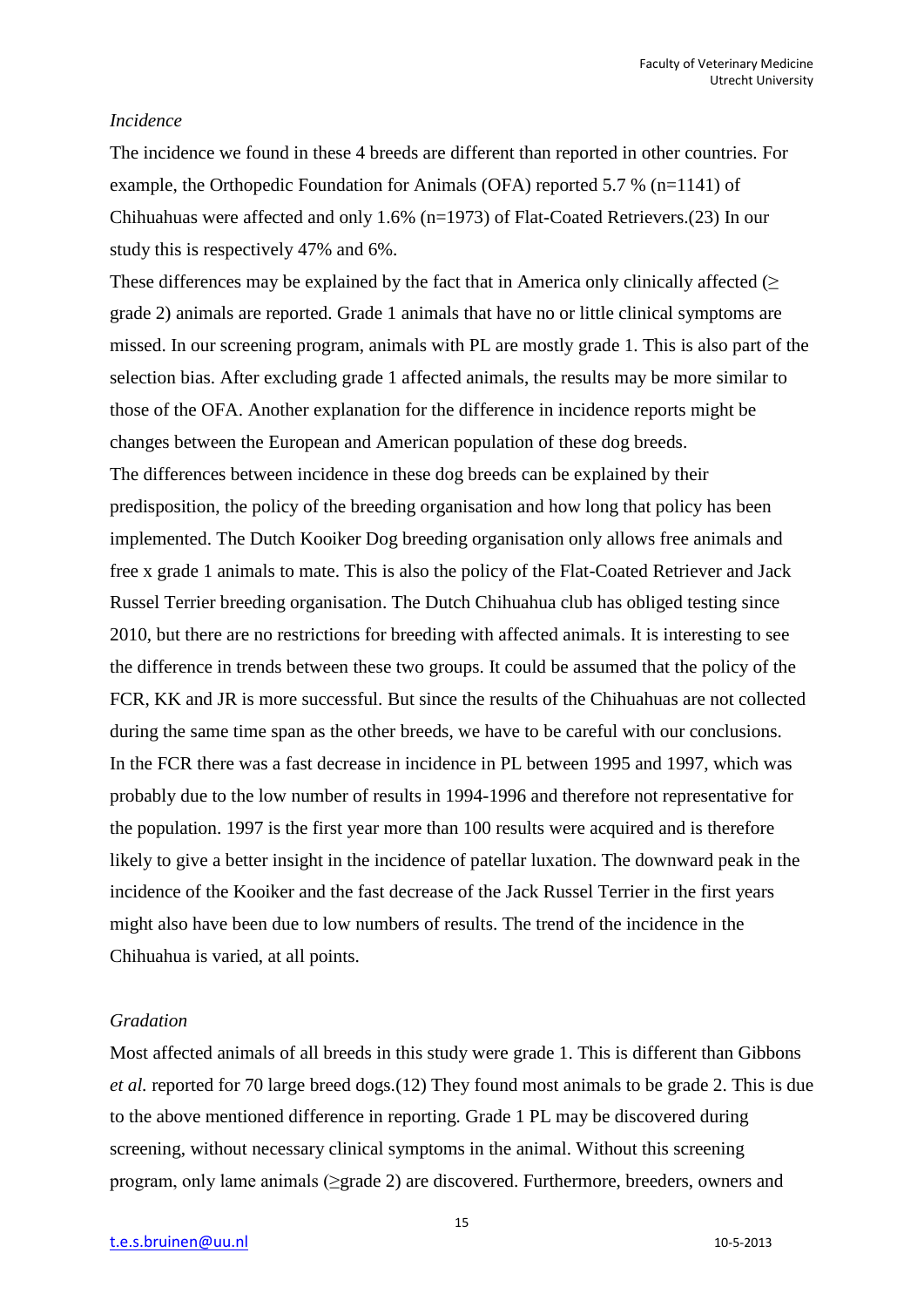veterinarians in the Netherlands are well aware of the predisposition to PL in some breeds. Severe cases are detected early and seldom offered for screening, since affected animals may not be used for breeding purposes. For Gibbons *et al.* (2006) the opposite is probably true, since only lame animals are offered to the clinic and reported.

In the Dutch Kooiker dog, the severity decreased the most, other breeds remained more or less at the same level, with some peaks in grade 2 or 3 animals.

#### *Sex ratio*

The pedigree dogs registered at the Dutch Kennel Club had a sex ratio of approximately 1:1 (Appendix Table A2). But for breeding, more females are used than males. Therefore our results were biased and we could not compare the affected females and males directly. By using the relative risk we found the sex ratio in the Flat-Coated Retriever to be 1:1.73. For the KK it was 1:1.25, the JR 1:2.53 and the CHI 1:1.15.

Other studies reported an overall ratio of 1:1.5(8) and 1:1.86 for small breed dogs(24). It was suggested by Gibbons *et al*.(2006) that patellar luxation is more common in females of small breeds, but in male large breed dogs, since they reported a ratio of 1.8:1 in large breed dogs.(12)

Therefore it was expected that the ratio in the Flat-Coated Retriever would be opposite to that of the other breeds, since this was the only medium breed in this study. In all four breeds in this study though, female dogs were predisposed compared to male dogs. The ratio of the Flat-Coated Retriever was a bit higher than reported by Hayes et al., but the ratio of the Kooiker Dog and Chihuahua were lower. Those differences may, again, be due to the large amount of grade 1 animals included in this study. The sex ratio in the Jack Russel is much higher than reported before. No explanation was found for this finding.

There are different theories about the female predisposition to patellar luxation. It was suggested by Gustafsson *et al*.(1969) that estradiol effected the growth of the cartilage of the condyles. They found the condyles to be lower in dogs injected with estradiol benzoate for a longer period.(25) In human medicine the effect of female hormones on anterior cruciate ligament (ACL) injury is being studied. The literature states that women have a 4 to 6 fold increased incidence of ACL injury. The hormones controlling the menstrual cycle influence the laxity of the ligament. What phase of the cycle females are most at risk remains to be clarified.(26)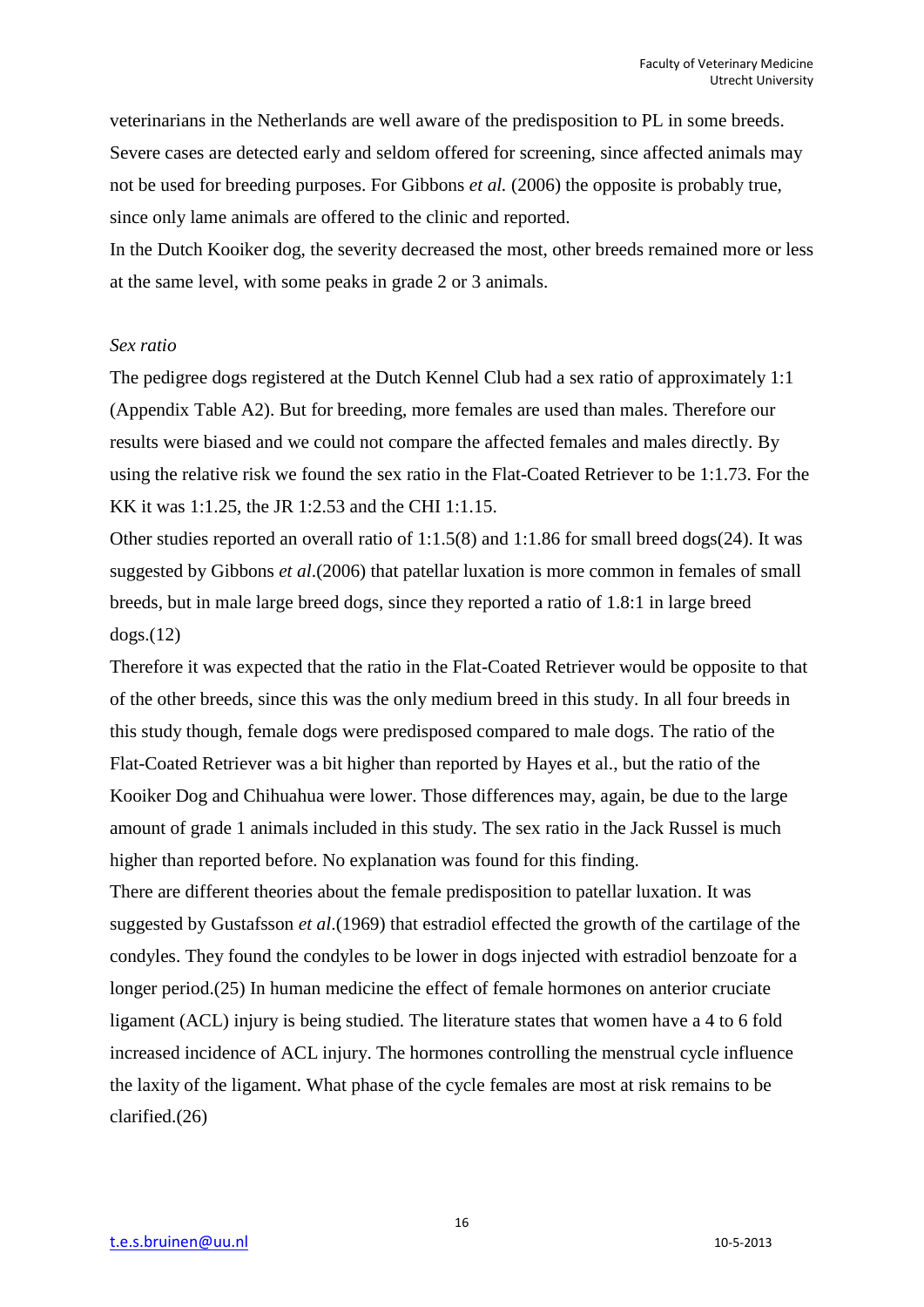Other research has suggested the possibility that the initial problem in PL may be more muscle-related. Since the muscles in male dogs are better developed, this could contribute to the predisposition for females.(4, 14)

#### *Loose patella*

Another difference between breeding organisations is whether they value the terms 'loose' and 'solid' patella (patella can be manually positioned on the ridges of the trochlea or not). This is one of the factors assessed by the orthopaedic surgeons. The Kooiker breeding organisation suggests to mate dogs with loose patellas only with dogs with 'solid' patellas, but there are no obligations. Some breeding organisations are considering no or restricted mating with animals with 'loose' patella. To see the possible implications this would have the distribution between 'normal' and 'loose' patella in this group was investigated. Since approximately 25% of the free animals have one or two loose patella, this would mean a large reduction of the possible breeding population. Furthermore, an unpublished study showed no clinical relevance in the term 'loose patella'. Breeding with animals with loose patellae did not significantly increase the prevalence of PL in the offspring compared to breeding with animals with normal patella.(13)

#### *Distribution MPL and LPL*

Of all four breeds, LPL was most common in the FCR. Since LPL occurs more often in large breed dogs, this was expected. However, MPL was still expected to be the most common in all breeds. That more LPL than MPL was found in the FCR was unexpected. A possible explanation could be that LPL is more often asymptomatic (grade 1) than MPL. Since there are a lot of grade 1 animals tested in this screening program, this could account for the difference with other studies. Further research has to be done to test this hypothesis. For the KK, the JR and the CHI medial patellar luxation (MPL) was most common, which was in accordance with literature for small breeds.(8)

#### *Conclusion and Recommendations*

The direct cause of patellar luxation is still unknown. An estimated heritability of 0.17 for PL in the Dutch Flat-Coated Retriever indicates that environmental factors play a large role in the presentation of the disorder.

Although the incidence of patellar luxation has decreased, this decrease was small and little progress is made in the last years. For the breeds that have been monitored and tested for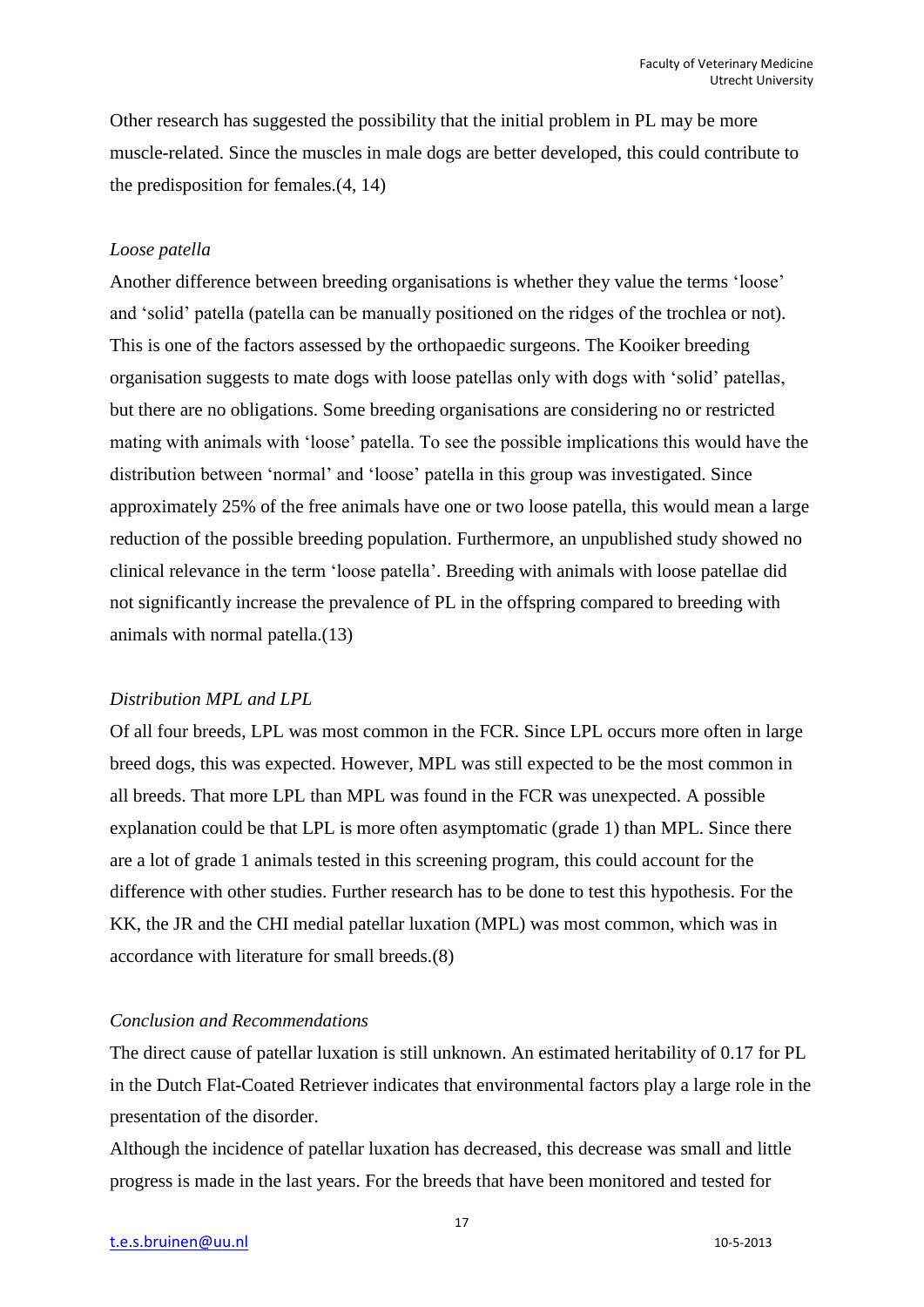more than ten years (FCR, KK and JR) other measures are necessary to further reduce patellar luxation. Estimated Breeding Values include phenotypic information of all screened relatives and therefore give more information. PL free animals that have never been exposed to the (unknown) environmental stimuli, can have a high genetic susceptibility and transmit this to their offspring. EBV can help to make a selection among PL free animals. Therefore inclusion of breeding values could improve the effect of breeding programs and further reduce the incidence of PL.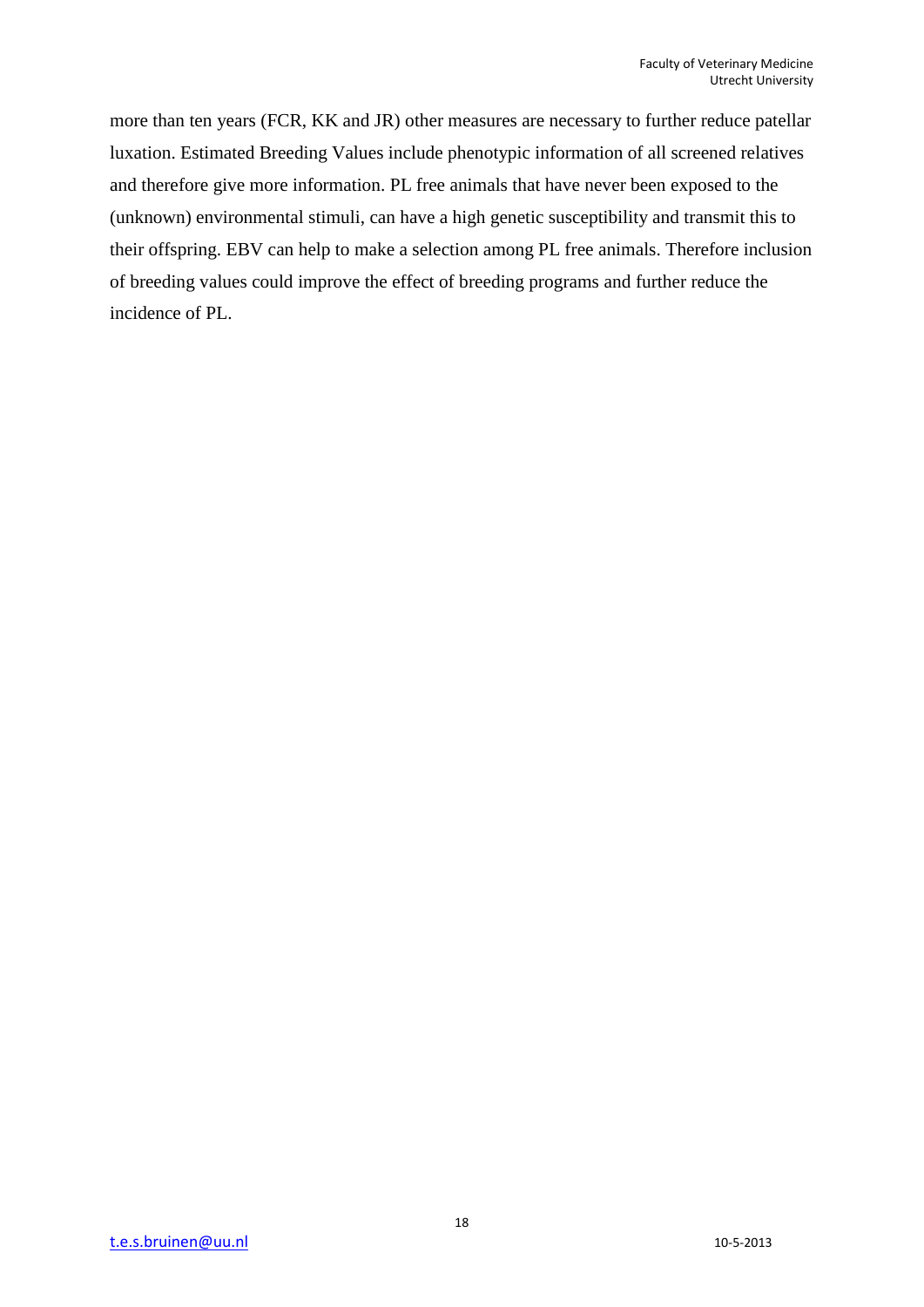## **References**

1. Soontornvipart K, Wangdee C, Kalpravidh M, Brahmasa A, Sarikaputi M, Temwichitr J, et al. Incidence and genetic aspects of patellar luxation in pomeranian dogs in thailand. Vet J. 2012 Aug 28.

2. Dyce KM, Sack WO, Wensing CJG. Chapter 2. the locomotor apparatus. In: Textbook of veterinary anatomy. 4th ed. ed. St. Louis, Missouri: Saunders Elsevier; cop. 2010. p. 91,92,93.

3. Campbell JR, Pond MJ. The canine stifle joint II. medial luxation of the patella. J Small Anim Pract. 1972;13(1):11-8.

4. L'Eplattenier H, Montavon P. Patellar luxation in dogs and cats: Pathogenesis and diagnosis. Compendium on Continuing Education for the Practicing Veterinarian. 2002;24(3):234-41.

5. Bojrab MJ, Monnet E. Chapter 106. patellar luxation in dogs. In: Hayashi K, Lansdowne J, Déjardin L, editors. Mechanisms of disease in small animal surgery. Jackson, Wyo.: Teton NewMedia; 2010. p. 655,656,657,658,659,660,661.

6. Denny HR, Butterworth SJ. The stifle. In: A Guide to Canine and Feline Orthopaedic Surgery. Blackwell Science Ltd; 2000; 2008. p. 512-53.

7. LaFond E, Breur GJ, Austin CC. Breed susceptibility for developmental orthopedic diseases in dogs. J Am Anim Hosp Assoc. 2002 Sep-Oct;38(5):467-77.

8. Hayes AG, Boudrieau RJ, Hungerford LL. Frequency and distribution of medial and lateral patellar luxation in dogs: 124 cases (1982-1992). J Am Vet Med Assoc. 1994 Sep 1;205(5):716-20.

9. Priester WA. Sex, size, and breed as risk factors in canine patellar dislocation. J Am Vet Med Assoc. 1972 Mar 1;160(5):740-2.

10. Campbell CA, Horstman CL, Mason DR, Evans RB. Severity of patellar luxation and frequency of concomitant cranial cruciate ligament rupture in dogs: 162 cases (2004-2007). J Am Vet Med Assoc. 2010 Apr 15;236(8):887-91.

11. Bound N, Zakai D, Butterworth SJ, Pead M. The prevalence of canine patellar luxation in three centres. clinical features and radiographic evidence of limb deviation. Vet Comp Orthop Traumatol. 2009;22(1):32-7.

12. Gibbons SE, Macias C, Tonzing MA, Pinchbeck GL, McKee WM. Patellar luxation in 70 large breed dogs. J Small Anim Pract. 2006 Jan;47(1):3-9.

13. Lavrijsen,I.C.M, Heuven, H.C.M. Phenotypic and genetic trends of patellar luxation in dutch flat-coated retrievers. Animal Genetics. Submitted and accepted, 2013.

14. Harasen G. Patellar luxation: Pathogenesis and surgical correction. Can Vet J. 2006 Oct;47(10):1037-9.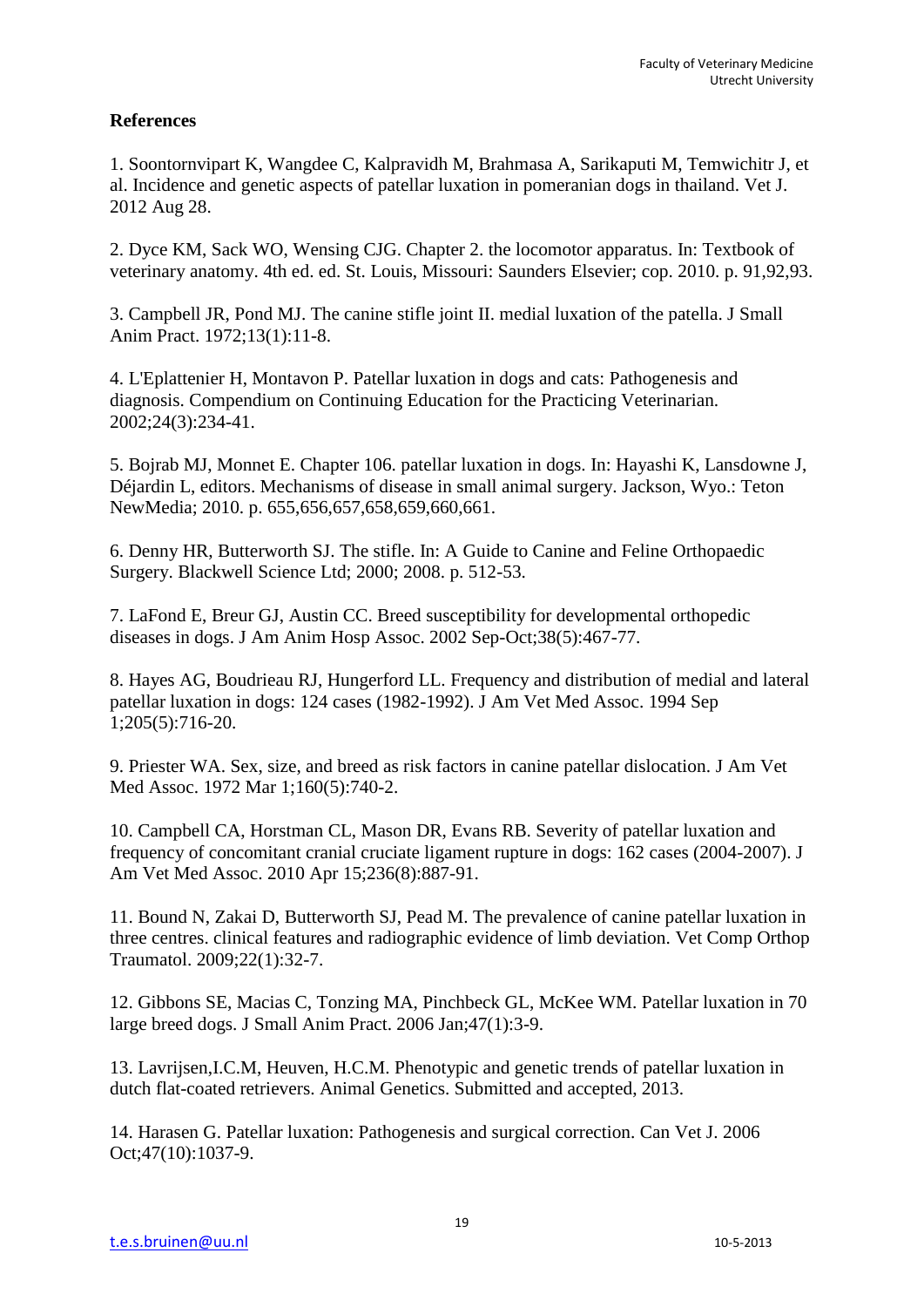15. Beale B. Chapter 7 - arthroscopically assisted surgery of the stifle joint . In: Small Animal Arthroscopy. Philadelphia, Pa.: Saunders; 2003. p. 117,118-157.

16. Roy RG, Wallace LJ, Johnston GR, Wickstrom SL. A retrospective evaluation of stifle osteoarthritis in dogs with bilateral medial patellar luxation and unilateral surgical repair. Veterinary Surgery; 1992.21: 6, 475-479. 24 ref.

17. Arthurs GI, Langley-Hobbs SJ. Complications associated with corrective surgery for patellar luxation in 109 dogs. Veterinary Surgery. 2006;35(6):559-66.

18. Koch DA, St G, Savoldelli D, L'Eplattenier H, Montavon PM. The diagnosis of patellar luxation in small animals. Schweiz Arch Tierheilkd. 1998;140(9):371-4.

19. Breeds nomenclature [Internet]. Available from: [http://www.fci.be/nomenclature.aspx.](http://www.fci.be/nomenclature.aspx)

20. [Internet]. Available from: [http://www.dogbreedinfo.com/.](http://www.dogbreedinfo.com/)

21. Dohoo IR, Martin SW, Stryhn H,. Veterinary epidemiologic research. Charlottetown, P.E.I.: AVC Inc.; 2003.

22. Petrie A, Watson P. Statistics for veterinary and animal science. Oxford [u.a.]: Blackwell Publ.; 2008.

23. [Internet]. Available from: [http://www.offa.org/.](http://www.offa.org/)

24. Alam MR, Lee JI, Kang HS, Kim IS, Park SY, Lee KC, et al. Frequency and distribution of patellar luxation in dogs. 134 cases (2000 to 2005). Vet Comp Orthop Traumatol. 2007;20(1):59-64.

25. Gustafsson PO, Kasstrom H, Ljunggren G. Estradiol induced patellar luxation in the dog: An experimental Study1. Vet Radiol. 1969;10(1):49-54.

26. Belanger L, Burt D, Callaghan J, Clifton S, Gleberzon BJ. Anterior cruciate ligament laxity related to the menstrual cycle: An updated systematic review of the literature. J Can Chiropr Assoc. 2013 Mar;57(1):76-86.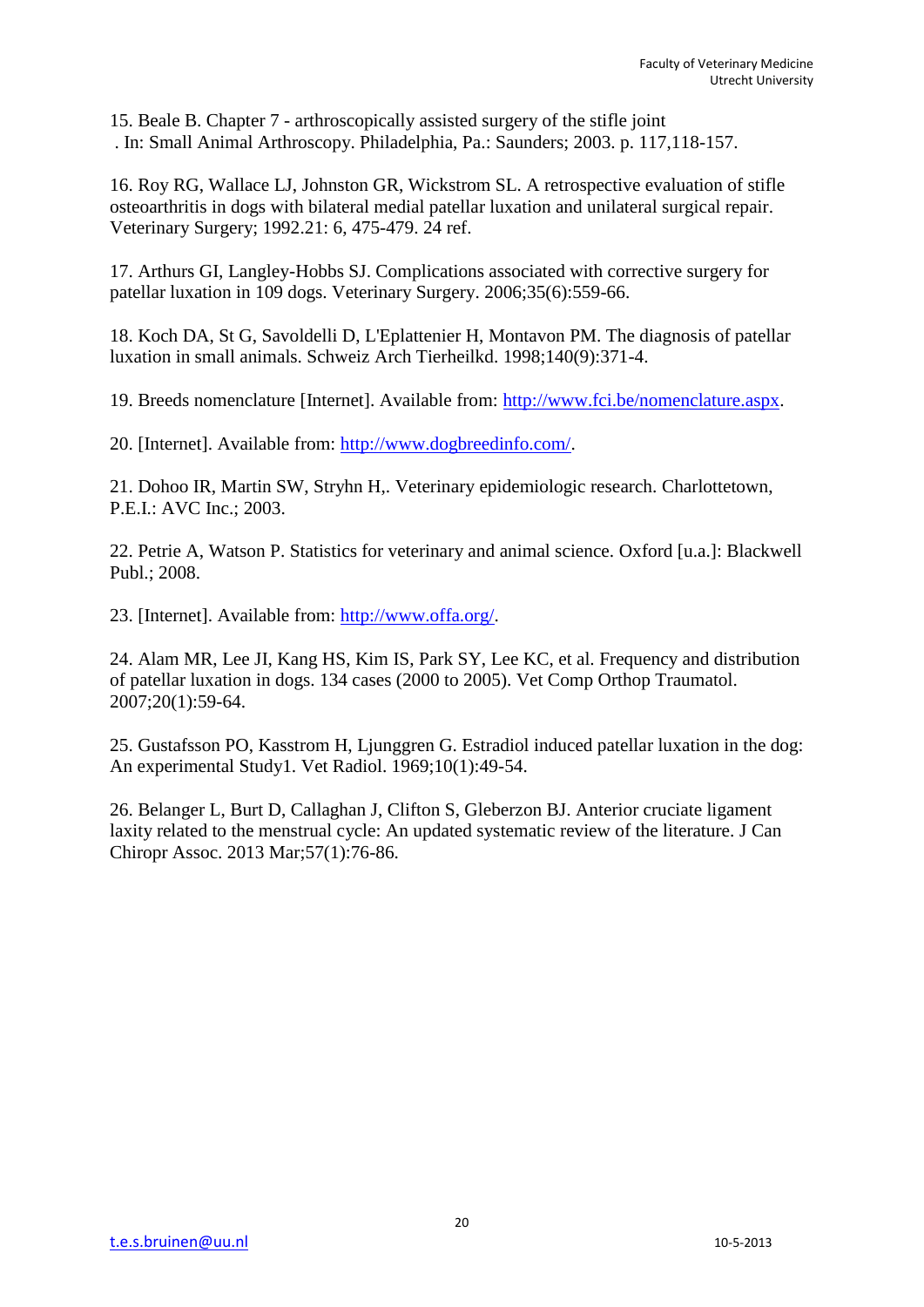## **Appendix**

## **Table A1. Original dataset per breed and birth year**

| Years   | <b>FCR</b> | KK   | JR   | <b>CHI</b> | Total           |
|---------|------------|------|------|------------|-----------------|
| Unknown | 1508*      | 86*  | $3*$ | 8*         | 1605            |
| 1975    | $1*$       |      |      |            | 1               |
| 1977    | $1*$       |      |      |            | 1               |
| 1978    | $10*$      |      |      |            | 10              |
| 1979    | $3*$       |      |      |            | 3               |
| 1980    | $2*$       |      |      |            | 2               |
| 1981    | $13*$      |      |      |            | 13              |
| 1982    | $17*$      |      |      |            | 17              |
| 1983    | $24*$      |      |      |            | 24              |
| 1984    | $30*$      |      |      |            | 30              |
| 1985    | $53*$      |      |      |            | 53              |
| 1986    | $64*$      |      |      |            | 64              |
| 1987    | 53*        |      |      |            | 53              |
| 1988    | $63*$      | $2*$ |      |            | 65              |
| 1989    | 84*        | $2*$ |      |            | 86              |
| 1990    | 21*        | $6*$ |      |            | 27              |
| 1991    |            | $4*$ |      |            | 4               |
| 1992    | 4*         | $3*$ |      |            | 7               |
| 1993    | $3*$       | $3*$ |      |            | 6               |
| 1994    | 6          | 10   |      |            | 16              |
| 1995    | 7          | 8    |      |            | $\overline{15}$ |
| 1996    | 11         | 15   |      |            | 26              |
| 1997    | 108        | 32   |      |            | 140             |
| 1998    | 163        | 29   |      |            | 192             |
| 1999    | 218        | 37   |      |            | 255             |
| 2000    | 169        | 45   | $3*$ |            | 217             |
| 2001    | 217        | 49   | $3*$ |            | 269             |
| 2002    | 202        | 57   | 9    |            | 268             |
| 2003    | 235        | 50   | 13   |            | 298             |
| 2004    | 220        | 61   | 51   | $1*$       | 333             |
| 2005    | 174        | 89   | 61   | 5*         | 329             |
| 2006    | 190        | 76   | 50   | 11         | 327             |
| 2007    | 165        | 61   | 62   | 13         | 301             |
| 2008    | 128        | 75   | 47   | 35         | 285             |
| 2009    | 167        | 54   | 47   | 58         | 326             |
| 2010    | 134        | 72   | 35   | 115        | 356             |
| 2011    | 83         | 87   | 26   | 151        | 347             |
| 2012    | $1*$       | $2*$ | $1*$ | 18*        | 22              |
| Total   | 4552       | 1015 | 411  | 415        | 6393            |

\*= Omitted from this study. Dog breeds: FCR= Flat-Coated Retriever; KK= Dutch Kooiker dog; JR= Jack Russel Terrier;

CHI= Chihuahua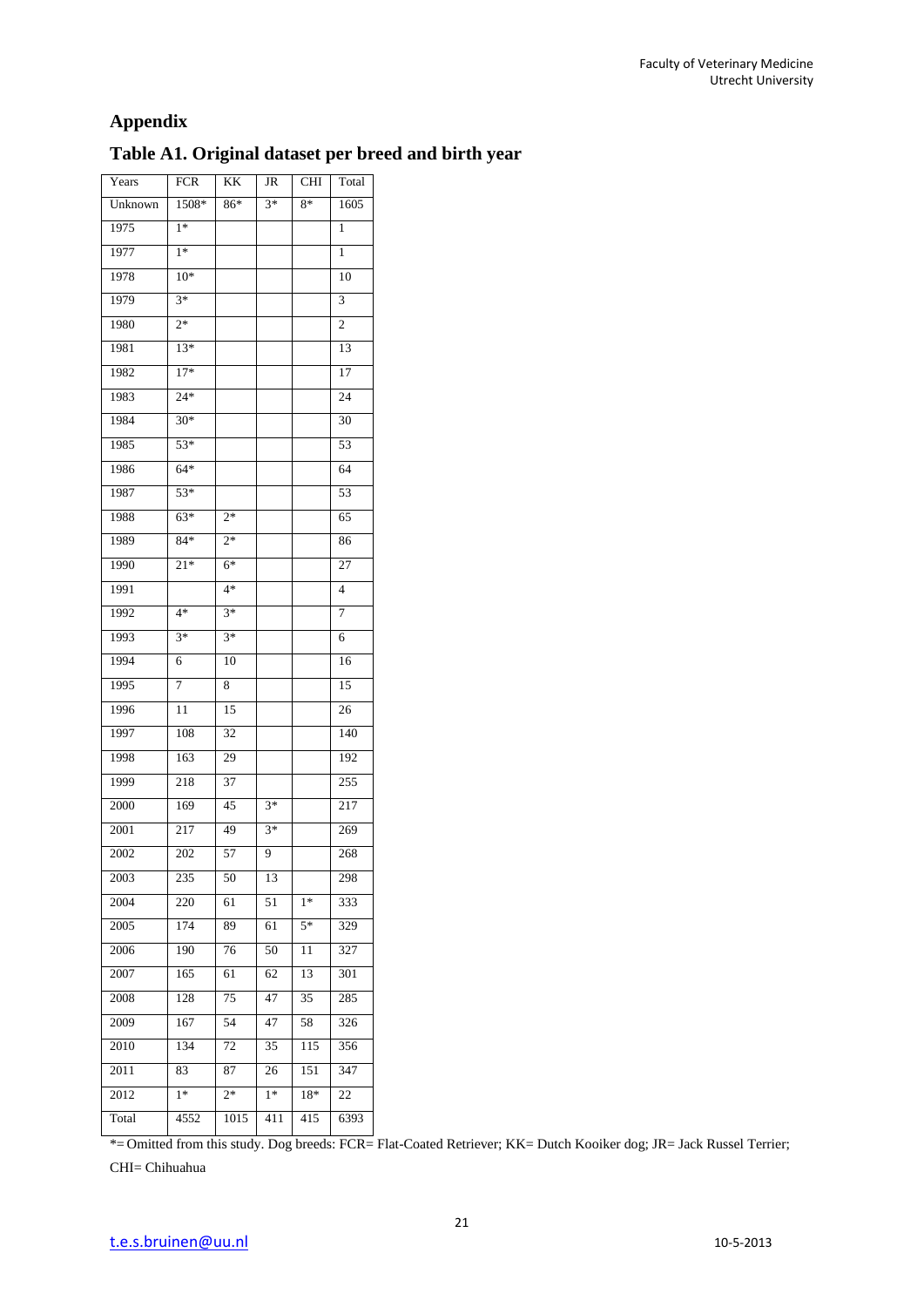## **U I T S L A G P A T E L L A O N D E R Z O E K**

|                                                 | Naam hond :                                                                                                                                                                                                                                                                                                                          |  |  |  |  |  |
|-------------------------------------------------|--------------------------------------------------------------------------------------------------------------------------------------------------------------------------------------------------------------------------------------------------------------------------------------------------------------------------------------|--|--|--|--|--|
| Ras                                             | Geslacht: reu / teef<br>$\mathbb{C}$                                                                                                                                                                                                                                                                                                 |  |  |  |  |  |
|                                                 | Geboorte datum: - -                                                                                                                                                                                                                                                                                                                  |  |  |  |  |  |
|                                                 | $NHSB$ nummer :                                                                                                                                                                                                                                                                                                                      |  |  |  |  |  |
|                                                 | Tatoeage/chip nummer:                                                                                                                                                                                                                                                                                                                |  |  |  |  |  |
|                                                 |                                                                                                                                                                                                                                                                                                                                      |  |  |  |  |  |
|                                                 | Bij klinisch onderzoek van bovenstaande hond op (datum) werd                                                                                                                                                                                                                                                                         |  |  |  |  |  |
| $\begin{bmatrix} 1 \end{bmatrix}$               | geen aanwijzing gevonden voor het bestaan van een patella-luxatie: (Patella "vrij").                                                                                                                                                                                                                                                 |  |  |  |  |  |
| $\left[ \begin{array}{c} 1 \end{array} \right]$ | vastgesteld dat de horizontale verschuifbaarheid van de patella (links en/of rechts) vrij<br>groot is (naar binnen [en] buiten), deze is echter niet uit de groef te disloceren.                                                                                                                                                     |  |  |  |  |  |
| $\begin{bmatrix} 1 \end{bmatrix}$               | vastgesteld, dat de patella (links en/of rechts) niet voldoende stabiel in haar groef op<br>het dijbeen zit. Zij is door draaien aan het scheenbeen en/of door zijwaartse druk te<br>disloceren naar buiten en/of naar binnen. Er is sprake van een patellaluxatie Graad 1.                                                          |  |  |  |  |  |
| $\begin{bmatrix} 1 \end{bmatrix}$               | vastgesteld, dat de patella (links / rechts) bij beweging, tijdens het staan of lopen spontaan<br>(af en toe /regelmatig) van haar plaats schiet naar binnen / buiten.<br>Er is sprake van een patella-luxatie Graad 2.                                                                                                              |  |  |  |  |  |
| $\begin{bmatrix} 1 \end{bmatrix}$               | Bijzonderheden: (0.a. Graad 3 of 4, of evt. operatie):                                                                                                                                                                                                                                                                               |  |  |  |  |  |
|                                                 |                                                                                                                                                                                                                                                                                                                                      |  |  |  |  |  |
|                                                 | Opgemerkt dient te worden, dat het bovenstaande dier werd onderzocht in het kader van een<br>inventarisatie binnen het ras, en dat vooralsnog over de wijze van vererving onvoldoende bekend is,<br>om te kunnen zeggen dat er bij het fokken met normale ("vrije") dieren geen patella-luxatie kan<br>optreden bij de nakomelingen. |  |  |  |  |  |
|                                                 |                                                                                                                                                                                                                                                                                                                                      |  |  |  |  |  |
| Specialist Chirurgie van Gezelschapsdieren      |                                                                                                                                                                                                                                                                                                                                      |  |  |  |  |  |

\* vermelding gebeurt alleen ter documentatie, heeft geen betekenis voor fokadvies

**Fig. A1. Result form.**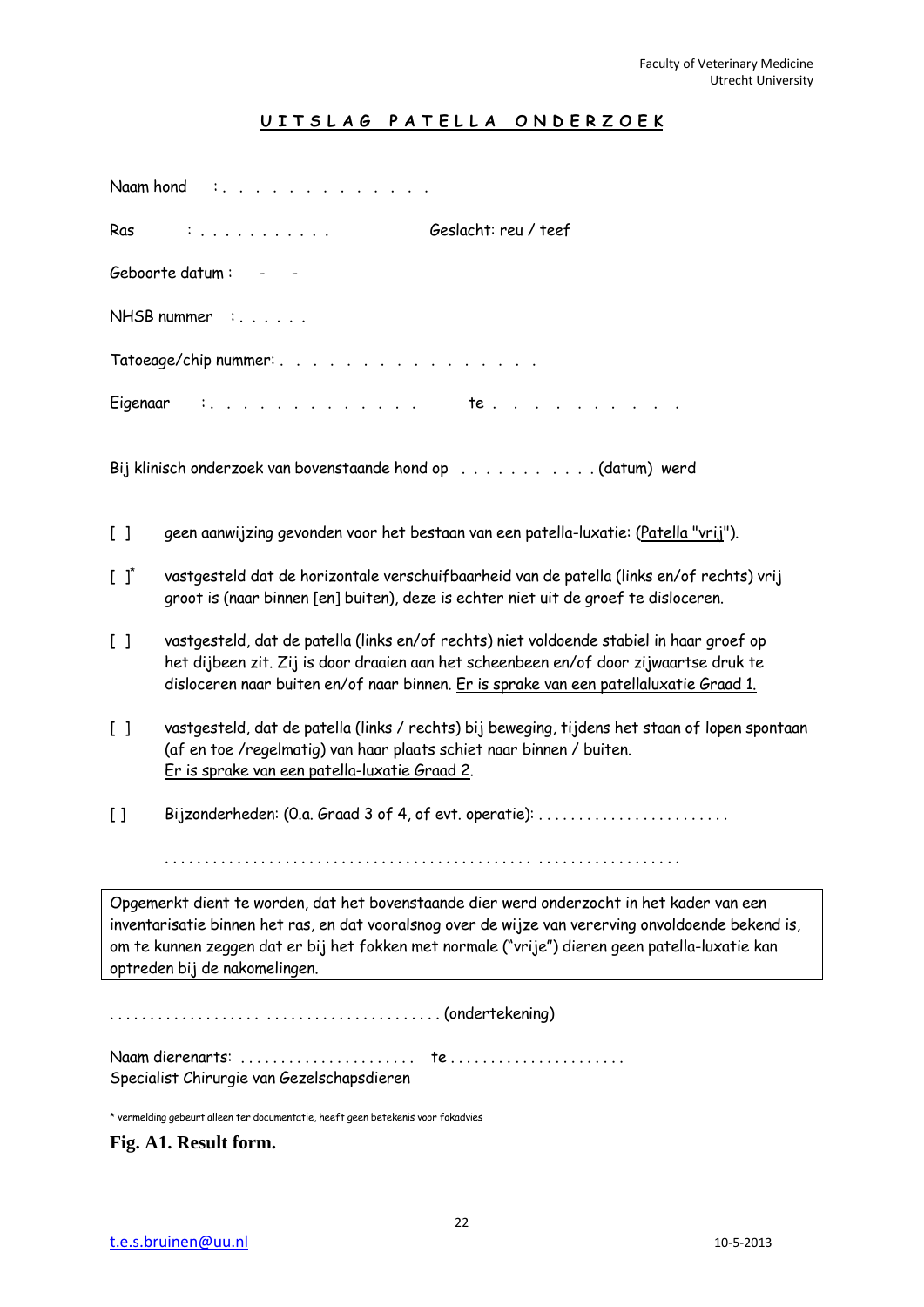#### **BEVINDINGEN PATELLA ONDERZOEK**

Onderzoek werd verricht door: . . . . . . . . . . . . . te . . . . . . . . . . Hij/Zij verklaart het tatoeage/chip-nummer van de hond gecontroleerd te hebben: en in orde bevonden / dit nummer was niet leesbaar (doorhalen hetgeen niet van toepassing is). (Handtekening). . . . . . . Naam hond : Ras : Geslacht: reu / teef NHSB nummer:<br>
Uitslag code: Tatoeage / chip nummer: Eigenaar : te ANAMNESE (vraag aan de eigenaar): Ooit klachten gehad bij het lopen? The meen ja: Heeft U aanmerkingen op het gangwerk (gehad)? neen ja: STAAND ONDERZOEK: Patella op haar plaats? Links: ja neen Rechts: ia ia neen Patella te luxeren? Links: heen ja -> lat./med. Rechts : neen ja -> lat./med. LIGGEND ONDERZOEK: LINKER KNIE: hond is . . .. . . . . . . . gespannen Patella in de trochlea?<br>
Patella over rand te drukken is a new states of the contract of the mediaal patella over rand te drukken is a<br>
Patella over rand te drukken is a state of the contract of the contract of the mediaal Patella over rand te drukken met/zonder rotatie Patella alleen door torsie van de tibia al luxabel? Neen ja --> lat. - mediaal Crepitatie is a controlled by the controlled problem is a controlled by the neen in a ja Crista midden voor? is a neen in the state of the state of the state of the state of the state of the state of the state of the state of the state of the state of the state of the state of the state of the state of the sta RECHTER KNIE: hond is . . . . . . .gespannen. Patella in de trochlea?<br>
Patella over rand te drukken and the state of the state of the state of the neediaal neediaal control of the mediaal neediaal neediaal neediaal neediaal neediaal neediaal neediaal neediaal neediaal Patella over rand te drukken neen intervalsion over het meen intervalsion is a ------------------------------met/zonder rotatie Patella alleen door torsie van de tibia al luxabel? Neen is a versien van de tat. - mediaal Crepitatie is a controlled by the controlled by the controlled by the controlled by the controlled by the controlled by the controlled by the controlled by the controlled by the controlled by the controlled by the controll Crista midden voor? ja neen voor van die verskilling van die verskilling van die verskilling van die verskilling van die verskilling van die verskilling van die verskilling van die verskilling van die verskilling van die v Overige bijzonderheden: . . . . . . . . . . . . . . . . . . CONCLUSIE: . . . . . . . . . . . . Ondergetekende, eigenaar/hoeder van bovenstaande hond verklaart dat de voor onderzoek aangeboden hond de

hierboven beschreven hond is, en dat hij/zij bekend is met de door de rasvereniging gestelde regels, en toestemming geeft om de resultaten van het onderzoek te gebruiken voor het officiële fokprogramma.

(ondertekening): . . . . . . . . . . . . . .(datum) . . . . . . . . .

(Form. dd. 1-4-94. Copyright Meutstege) ((Kopie van) dit formulier + kopie stamboom opsturen naar Meutstege

**Fig. A2. Examination form.**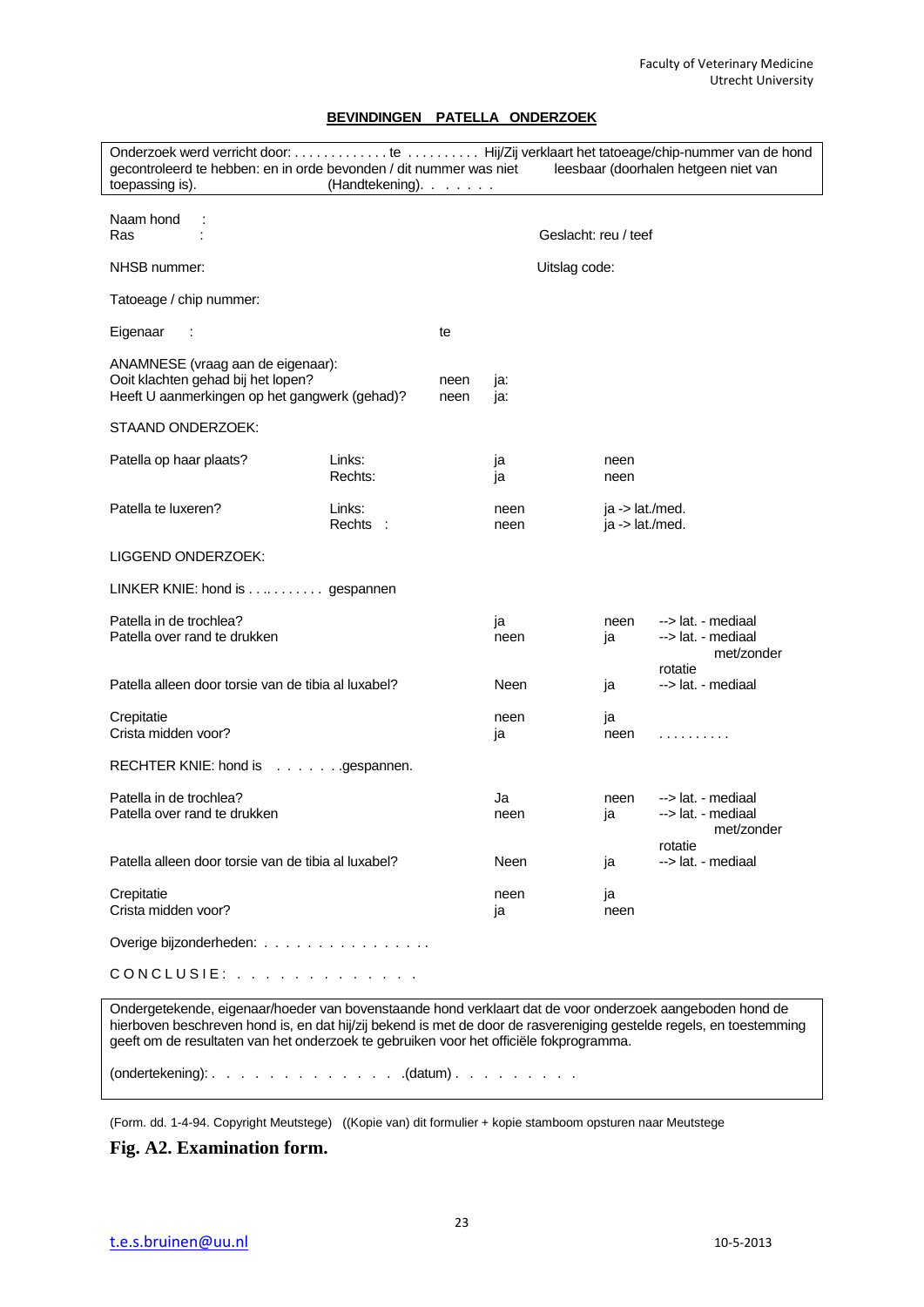|      |              | FCR   |              |              | KK          |             |              | <b>JR</b> |              |              | <b>CHI</b>      |             |
|------|--------------|-------|--------------|--------------|-------------|-------------|--------------|-----------|--------------|--------------|-----------------|-------------|
|      | <b>TOTAL</b> | M     | $\mathbf{F}$ | <b>TOTAL</b> | $\mathbf M$ | $\mathbf F$ | <b>TOTAL</b> | M         | $\mathbf{F}$ | <b>TOTAL</b> | M               | $\mathbf F$ |
| 1990 | 49           | 16    | 33           | 53           | 22          | 31          | 84           | 30        | 54           | 153          | $\overline{57}$ | 96          |
| 1991 | 334          | 167   | 167          | 300          | 160         | 140         | 213          | 61        | 152          | 676          | 346             | 330         |
| 1992 | 622          | 324   | 298          | 496          | 254         | 242         | 238          | 78        | 160          | 712          | 381             | 331         |
| 1993 | 555          | 299   | 256          | 579          | 301         | 278         | 1545         | 765       | 780          | 710          | 373             | 337         |
| 1994 | 654          | 352   | 302          | 492          | 244         | 248         | 1357         | 695       | 662          | 698          | 348             | 350         |
| 1995 | 731          | 394   | 337          | 467          | 218         | 249         | 1346         | 686       | 660          | 678          | 332             | 346         |
| 1996 | 827          | 419   | 408          | 541          | 314         | 227         | 1146         | 571       | 575          | 668          | 330             | 338         |
| 1997 | 742          | 385   | 357          | 496          | 276         | 220         | 1148         | 572       | 576          | 608          | 310             | 298         |
| 1998 | 678          | 356   | 322          | 459          | 240         | 219         | 1049         | 542       | 507          | 546          | 279             | 267         |
| 1999 | 657          | 307   | 350          | 451          | 238         | 213         | 1059         | 553       | 506          | 548          | 270             | 278         |
| 2000 | 662          | 337   | 325          | 492          | 271         | 221         | 967          | 485       | 482          | 517          | 255             | 262         |
| 2001 | 685          | 357   | 328          | 603          | 330         | 273         | 926          | 453       | 473          | 512          | 262             | 250         |
| 2002 | 715          | 386   | 329          | 517          | 281         | 236         | 673          | 332       | 341          | 467          | 223             | 244         |
| 2003 | 725          | 388   | 337          | 518          | 265         | 253         | 720          | 378       | 342          | 525          | 271             | 254         |
| 2004 | 668          | 349   | 319          | 480          | 232         | 248         | 562          | 295       | 267          | 631          | 305             | 326         |
| 2005 | 658          | 320   | 338          | 434          | 224         | 210         | 510          | 268       | 242          | 707          | 344             | 363         |
| 2006 | 659          | 337   | 322          | 431          | 220         | 211         | 397          | 185       | 212          | 747          | 361             | 386         |
| 2007 | 578          | 296   | 282          | 462          | 247         | 215         | 551          | 294       | 257          | 856          | 432             | 424         |
| 2008 | 481          | 251   | 230          | 461          | 235         | 226         | 414          | 205       | 209          | 1104         | 549             | 555         |
| 2009 | 484          | 245   | 239          | 354          | 181         | 173         | 413          | 210       | 203          | 1197         | 551             | 646         |
| 2010 | 555          | 277   | 278          | 309          | 154         | 155         | 439          | 235       | 204          | 1400         | 687             | 713         |
| 2011 | $67*$        | $41*$ | $26*$        | $36*$        | $25*$       | $11*$       | 396          | 184       | 212          | 1367         | 669             | 698         |

**Table A2. Dutch Kennel Club registered number of dogs each year (male and female)**

\*= records for FCR and KK in 2011 were not complete. Dog breeds: FCR= Flat-Coated

Retriever; KK= Dutch Kooiker dog; JR= Jack Russel Terrier; CHI= Chihuahua.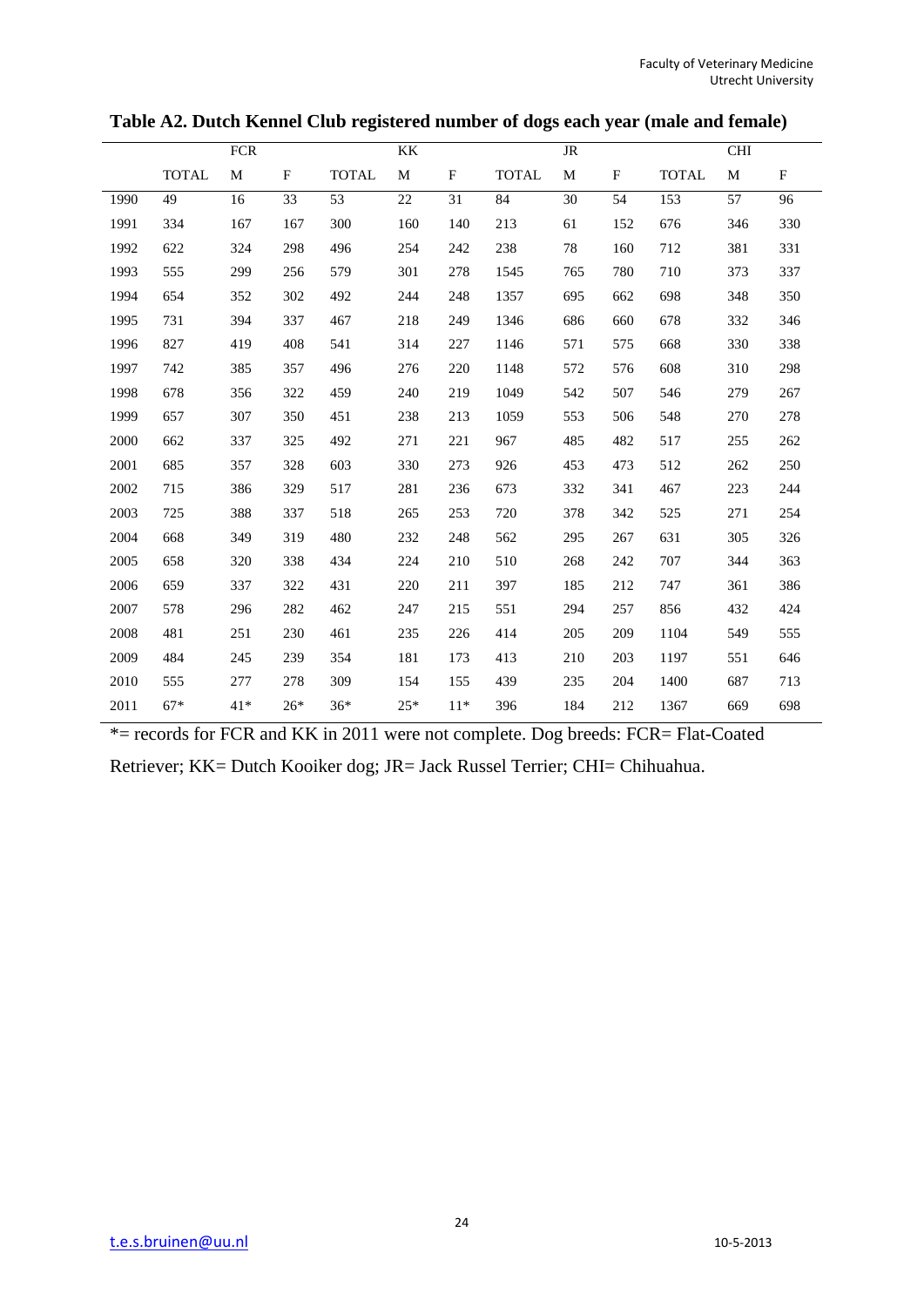|      | FCR            |       | KK             |         | JR             |       | <b>CHI</b> |       |
|------|----------------|-------|----------------|---------|----------------|-------|------------|-------|
|      | PL             | Total | PL             | Total   | PL             | Total | PL         | Total |
| 1994 | $\overline{4}$ | 6     | $\overline{4}$ | 10      |                |       |            |       |
| 1995 | 5              | 7     | $\mathbf{1}$   | $\,8\,$ |                |       |            |       |
| 1996 | 5              | 11    | 5              | 15      |                |       |            |       |
| 1997 | 22             | 108   | 10             | 32      |                |       |            |       |
| 1998 | 33             | 163   | 8              | 29      |                |       |            |       |
| 1999 | 38             | 218   | 8              | 37      |                |       |            |       |
| 2000 | 31             | 169   | 13             | 45      |                |       |            |       |
| 2001 | 42             | 217   | 11             | 49      |                |       |            |       |
| 2002 | 35             | 202   | 11             | 57      | 3              | 9     |            |       |
| 2003 | 41             | 235   | 16             | 50      | 5              | 13    |            |       |
| 2004 | 45             | 220   | 9              | 61      | $\overline{4}$ | 51    |            |       |
| 2005 | 33             | 174   | $21\,$         | 89      | 11             | 61    |            |       |
| 2006 | 33             | 190   | 14             | 76      | $\overline{4}$ | 50    | 6          | 11    |
| 2007 | 28             | 165   | 14             | 61      | 6              | 62    | 10         | 13    |
| 2008 | 24             | 128   | 13             | 75      | $\overline{4}$ | 47    | 21         | 35    |
| 2009 | 33             | 167   | 10             | 54      | $\sqrt{2}$     | 47    | 20         | 58    |
| 2010 | $17\,$         | 134   | 7              | 72      | $\mathbf{1}$   | 35    | 44         | 115   |
| 2011 | 5              | 83    | 12             | 87      | $\overline{c}$ | 26    | 72         | 151   |

**Table A3. Number of dogs with patellar luxation (PL) per breed per year**

Dog breeds: FCR= Flat-Coated Retriever; KK= Dutch Kooiker dog; JR= Jack Russel Terrier; CHI= Chihuahua.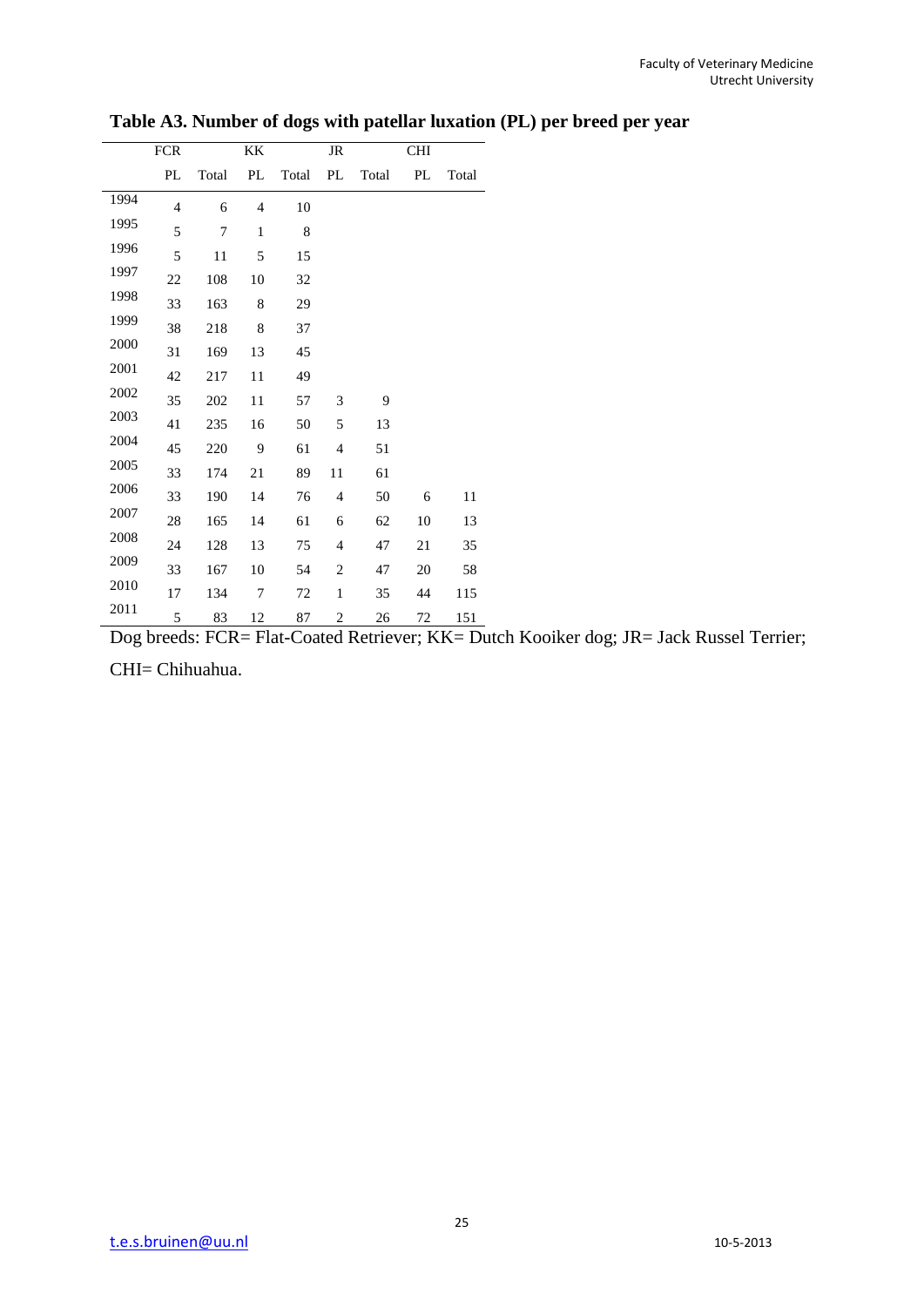|      | <b>FCR</b> | KK   | JR   | CHI  |
|------|------------|------|------|------|
| 1994 | 0.67       | 0.40 |      |      |
| 1995 | 0.71       | 0.13 |      |      |
| 1996 | 0.45       | 0.33 |      |      |
| 1997 | 0.20       | 0.31 |      |      |
| 1998 | 0.20       | 0.28 |      |      |
| 1999 | 0.17       | 0.22 |      |      |
| 2000 | 0.18       | 0.29 |      |      |
| 2001 | 0.19       | 0.22 |      |      |
| 2002 | 0.17       | 0.19 | 0.33 |      |
| 2003 | 0.17       | 0.32 | 0.38 |      |
| 2004 | 0.20       | 0.15 | 0.08 |      |
| 2005 | 0.19       | 0.24 | 0.18 |      |
| 2006 | 0.17       | 0.18 | 0.08 | 0.55 |
| 2007 | 0.17       | 0.23 | 0.10 | 0.77 |
| 2008 | 0.19       | 0.17 | 0.09 | 0.60 |
| 2009 | 0.20       | 0.19 | 0.04 | 0.34 |
| 2010 | 0.13       | 0.10 | 0.03 | 0.38 |
| 2011 | 0.06       | 0.14 | 0.08 | 0.48 |

**Table A4. Percentage of dogs with patellar luxation (PL) per breed per year.**

Dog breeds: FCR= Flat-Coated Retriever; KK= Dutch Kooiker dog; JR= Jack Russel Terrier;

CHI= Chihuahua.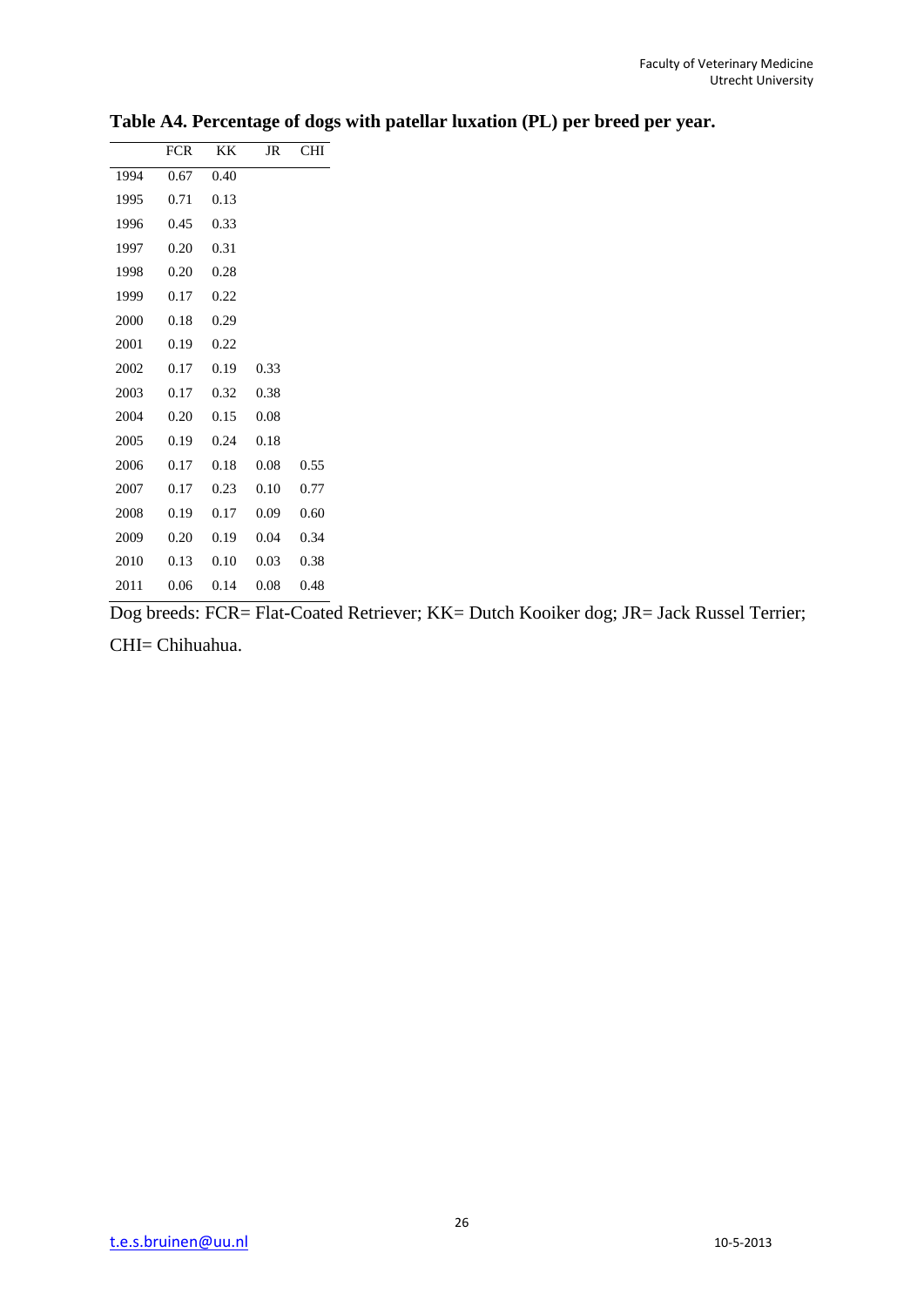**Table A5. Quantity of results for different grades of patellar luxation in Flat-Coated Retriever dogs screened for PL between 1994-2011**

| <b>FCR</b> | GR.1 |                         | GR.2 GR.3      | Operated       |
|------------|------|-------------------------|----------------|----------------|
| 1994       | 3    | $\mathbf{1}$            |                |                |
| 1995       | 5    |                         |                |                |
| 1996       | 3    |                         | $\overline{2}$ |                |
| 1997       | 21   | 1                       |                |                |
| 1998       | 30   |                         |                | 3              |
| 1999       | 33   | 5                       |                |                |
| 2000       | 31   |                         |                |                |
| 2001       | 41   | $\mathbf{1}$            |                |                |
| 2002       | 30   | 5                       |                |                |
| 2003       | 39   | $\mathbf{1}$            |                | $\mathbf{1}$   |
| 2004       | 39   | 3                       | $\mathbf{1}$   | $\overline{2}$ |
| 2005       | 32   |                         |                | $\mathbf{1}$   |
| 2006       | 30   | $\mathbf{1}$            |                | $\overline{c}$ |
| 2007       | 25   | 3                       |                |                |
| 2008       | 21   | $\mathbf{1}$            | 1              | $\mathbf{1}$   |
| 2009       | 32   |                         |                | 1              |
| 2010       | 15   | $\overline{\mathbf{c}}$ |                |                |
| 2011       | 5    |                         |                |                |
|            |      |                         |                |                |

FCR= Flat-Coated Retriever; PL= Patellar luxation; GR.1= animals with grade 1 patellar luxation; GR.2= animals with grade 2 patellar luxation; GR.3= animals with grade 3 patellar luxation; Operated are the animals that had surgery.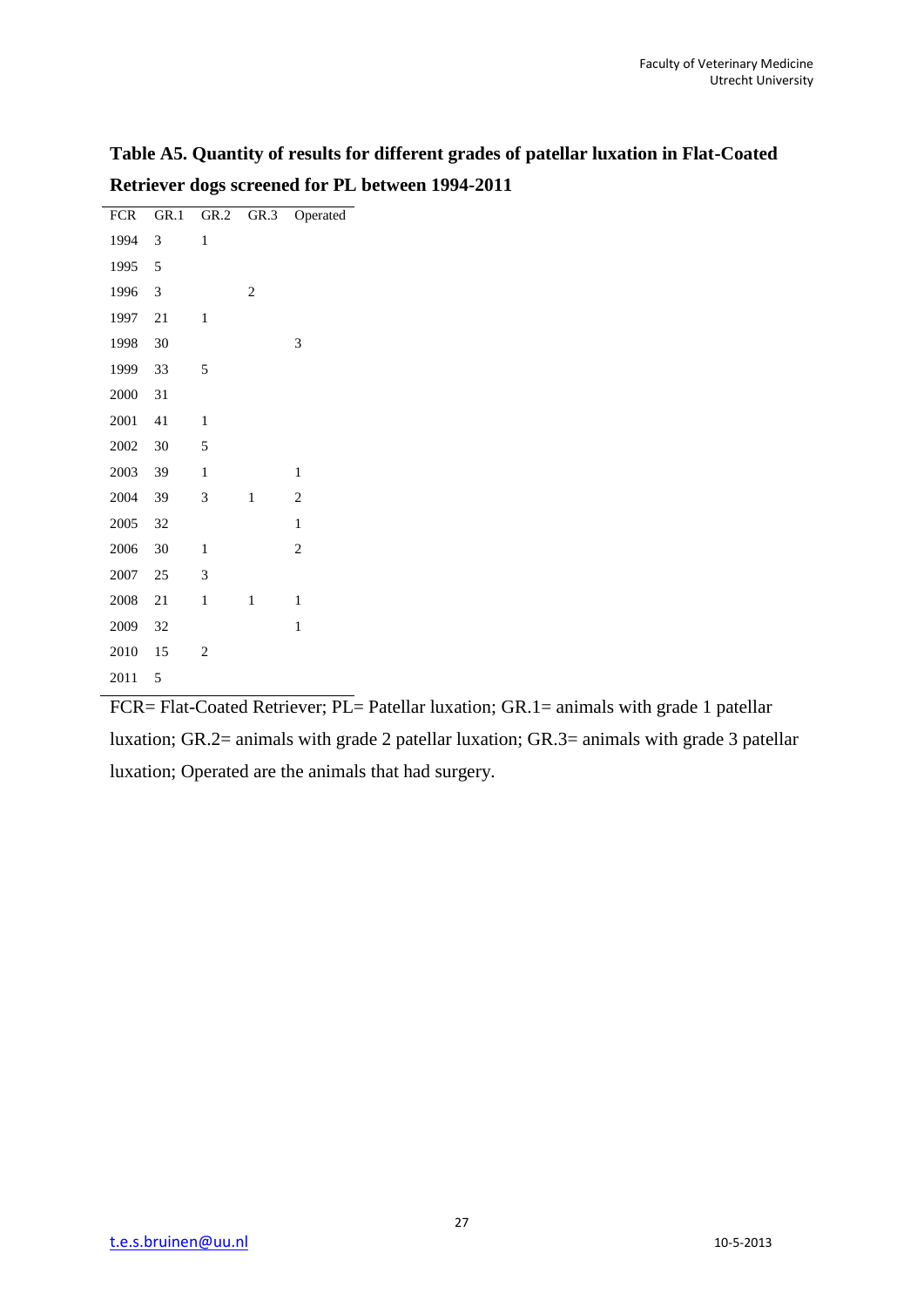**Table A6. Quantity of results for different grades of patellar luxation in Dutch Kooiker dogs screened for PL between 1994-2011**

| KK   | GR.1           | GR.2           | GR.3 | Operated       |
|------|----------------|----------------|------|----------------|
| 1994 | 3              |                |      | 1              |
| 1995 | $\mathbf{1}$   |                |      |                |
| 1996 | $\overline{c}$ | 3              |      |                |
| 1997 | 6              | $\overline{c}$ |      | $\overline{c}$ |
| 1998 | 8              |                |      |                |
| 1999 | 8              |                |      |                |
| 2000 | 8              | $\overline{4}$ |      | 1              |
| 2001 | 10             | $\mathbf{1}$   |      |                |
| 2002 | 8              | 3              |      |                |
| 2003 | 14             |                |      | $\overline{c}$ |
| 2004 | 8              | 1              |      |                |
| 2005 | 20             | $\mathbf{1}$   |      |                |
| 2006 | 14             |                |      |                |
| 2007 | 13             | $\mathbf{1}$   |      |                |
| 2008 | 13             |                |      |                |
| 2009 | 10             |                |      |                |
| 2010 | 6              | 1              |      |                |
| 2011 | 12             |                |      |                |

KK= Dutch Kooiker Dog;  $PL =$  Patellar luxation;  $GR.1 =$  animals with grade 1 patellar luxation; GR.2= animals with grade 2 patellar luxation; GR.3= animals with grade 3 patellar luxation; Operated are the animals that had surgery.

| Table A7. Quantity of results for different grades of patellar luxation in Jack Russel |  |
|----------------------------------------------------------------------------------------|--|
| Terrier dogs screened for PL between 2002-2011                                         |  |

| JR   | GR.1           | GR.2 | GR.3 | Operated |
|------|----------------|------|------|----------|
| 2002 | 3              |      |      |          |
| 2003 | $\overline{4}$ | 1    |      |          |
| 2004 | $\overline{4}$ |      |      |          |
| 2005 | 11             |      |      |          |
| 2006 | 4              |      |      |          |
| 2007 | 5              |      |      | 1        |
| 2008 | 4              |      |      |          |
| 2009 | 2              |      |      |          |
| 2010 | 1              |      |      |          |
| 2011 | $\overline{c}$ |      |      |          |

 $JR=$  Jack Russel Terrier; PL= Patellar luxation; GR.1= animals with grade 1 patellar luxation; GR.2= animals with grade 2 patellar luxation; GR.3= animals with grade 3 patellar luxation; Operated are the animals that had surgery.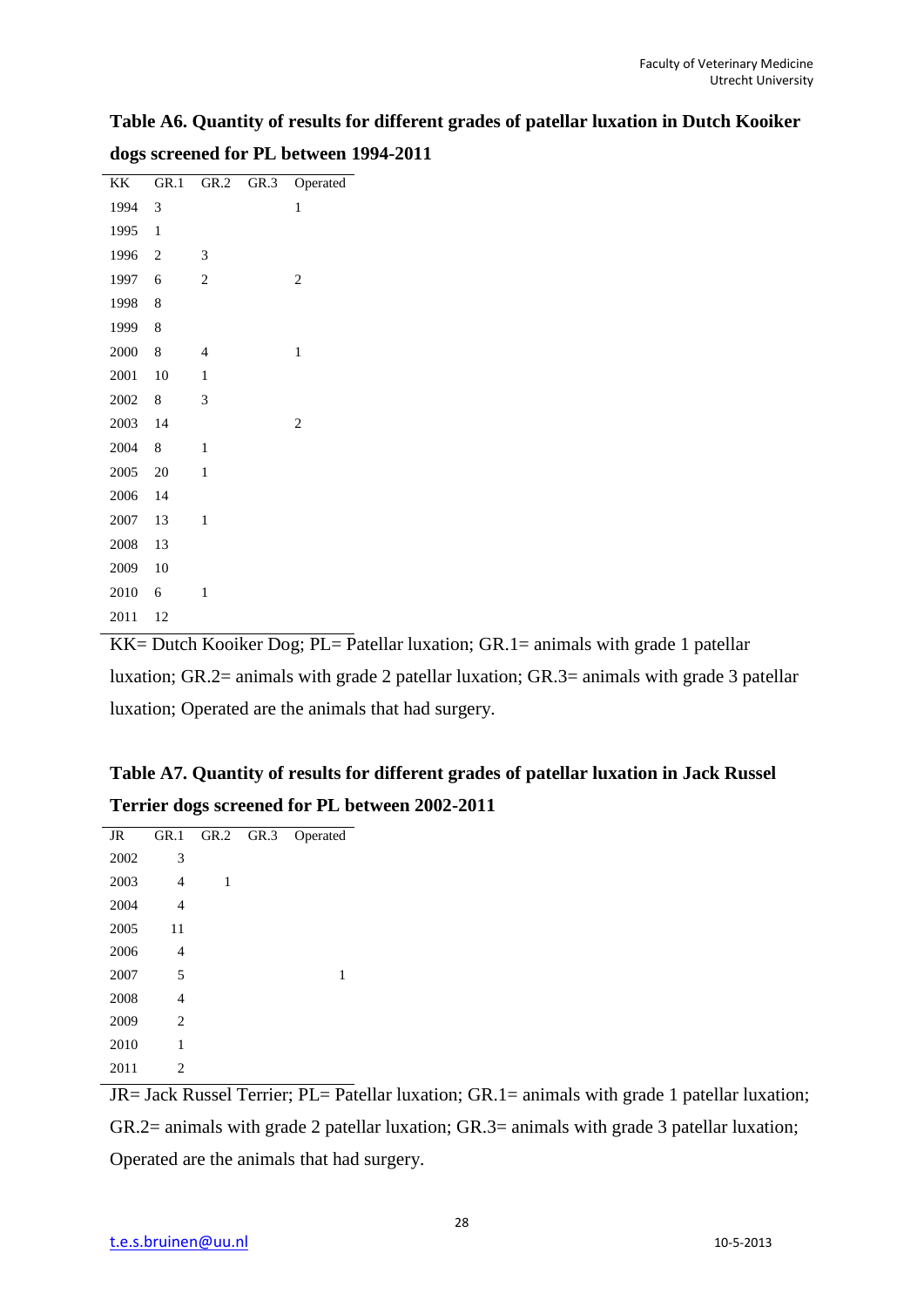# **Table A8. Quantity of results for different grades of patellar luxation in Jack Russel Terrier dogs screened for PL between 2006-2011**

| CНI  |                |                               |                             | GR.1 GR.2 GR.3 Operated |
|------|----------------|-------------------------------|-----------------------------|-------------------------|
| 2006 | $\overline{4}$ | $\mathfrak{D}_{\mathfrak{p}}$ |                             |                         |
| 2007 | 6              | 3                             | 1                           |                         |
| 2008 | - 15           | 5                             | 1                           |                         |
| 2009 | 9              | 11                            |                             |                         |
| 2010 | 32             | 10                            | 2                           |                         |
| 2011 | 49             | 21                            | $\mathcal{D}_{\mathcal{L}}$ |                         |
|      |                |                               |                             |                         |

CHI=Chihuahua; PL= Patellar luxation; GR.1= animals with grade 1 patellar luxation; GR.2= animals with grade 2 patellar luxation; GR.3= animals with grade 3 patellar luxation; Operated are the animals that had surgery.

# **Table A9. Alphabetical combinations found in the FCR database with number of occurence**

| <b>FCR</b>                | $\, {\bf B}$   | D              | F              |                             |                |                |                | H J L N Q      | S              |              | $U$ $W$ $Y$ $Z$ |                |                |
|---------------------------|----------------|----------------|----------------|-----------------------------|----------------|----------------|----------------|----------------|----------------|--------------|-----------------|----------------|----------------|
| $\boldsymbol{\mathsf{A}}$ | 1580           | 21             | $23\,$         | $\mathbf{1}$                |                | $\,1$          |                | $72\,$         | 42             | 14           | $\overline{c}$  | $\mathbf{2}$   | $\mathbf{1}$   |
| $\mathsf C$               | 37             | 111            | 7              | $\overline{c}$              |                | $\overline{2}$ | 1              | 29             | 5 <sup>5</sup> | $10\,$       | $\,$ $\,$ $\,$  |                | $\overline{4}$ |
| ${\bf E}$                 | 16             | $\mathfrak{Z}$ | 53             | $\mathbf{1}$                |                |                |                | $\epsilon$     | 15             | 4            | $\overline{c}$  |                | $\sqrt{2}$     |
| ${\bf G}$                 | $\mathfrak{Z}$ | $\,1$          |                | $\ensuremath{\mathfrak{Z}}$ |                |                |                |                |                |              |                 |                | $\mathbf 1$    |
| $\rm I$                   |                |                |                |                             | $\sqrt{2}$     |                |                |                |                |              |                 |                |                |
| $\rm K$                   | $\sqrt{6}$     | $\mathbf{2}$   |                |                             |                | $\sqrt{2}$     |                |                |                | $\,1$        |                 |                |                |
| $\mathbf{M}$              |                |                | $\mathbf{1}$   |                             |                |                | $\overline{4}$ |                |                | $\mathbf 1$  | $\mathbf{1}$    |                |                |
| $\mathcal O$              |                | $\sqrt{2}$     | $\sqrt{2}$     |                             |                |                |                |                | $\,1\,$        |              |                 |                | $\overline{2}$ |
| ${\bf P}$                 | 68             | $22\,$         | $\mathfrak{Z}$ | $\mathbf{1}$                |                |                |                | 149            |                | 7            |                 |                | $\mathbf 1$    |
| ${\bf R}$                 | 46             | $\sqrt{2}$     | $11\,$         |                             |                |                | $\,1$          | $\mathfrak{Z}$ | 65             | $\mathbf{1}$ | $\overline{2}$  |                |                |
| $\mathbf T$               | 14             | $\mathfrak{Z}$ | 8              | $\sqrt{2}$                  | $\overline{1}$ |                | $1 -$          | 10             | 6              | $46\,$       |                 |                | 2              |
| $\ensuremath{\text{V}}$   | $\mathbf 1$    |                | $\sqrt{2}$     |                             |                | $\mathbf{1}$   |                |                |                |              | $\,1\,$         |                |                |
| $\mathbf X$               | 3              | $\mathbf{1}$   |                |                             |                |                |                |                |                | $\,1\,$      |                 | $\overline{7}$ |                |

FCR= Flat-Coated Retriever. Letters on horizontal axis are codes on the patellar examination form about the right stifle. Letters on vertical axis are codes of the patellar examination form about the left stifle. Explanation of the alphabetical codes can be found in Table 2.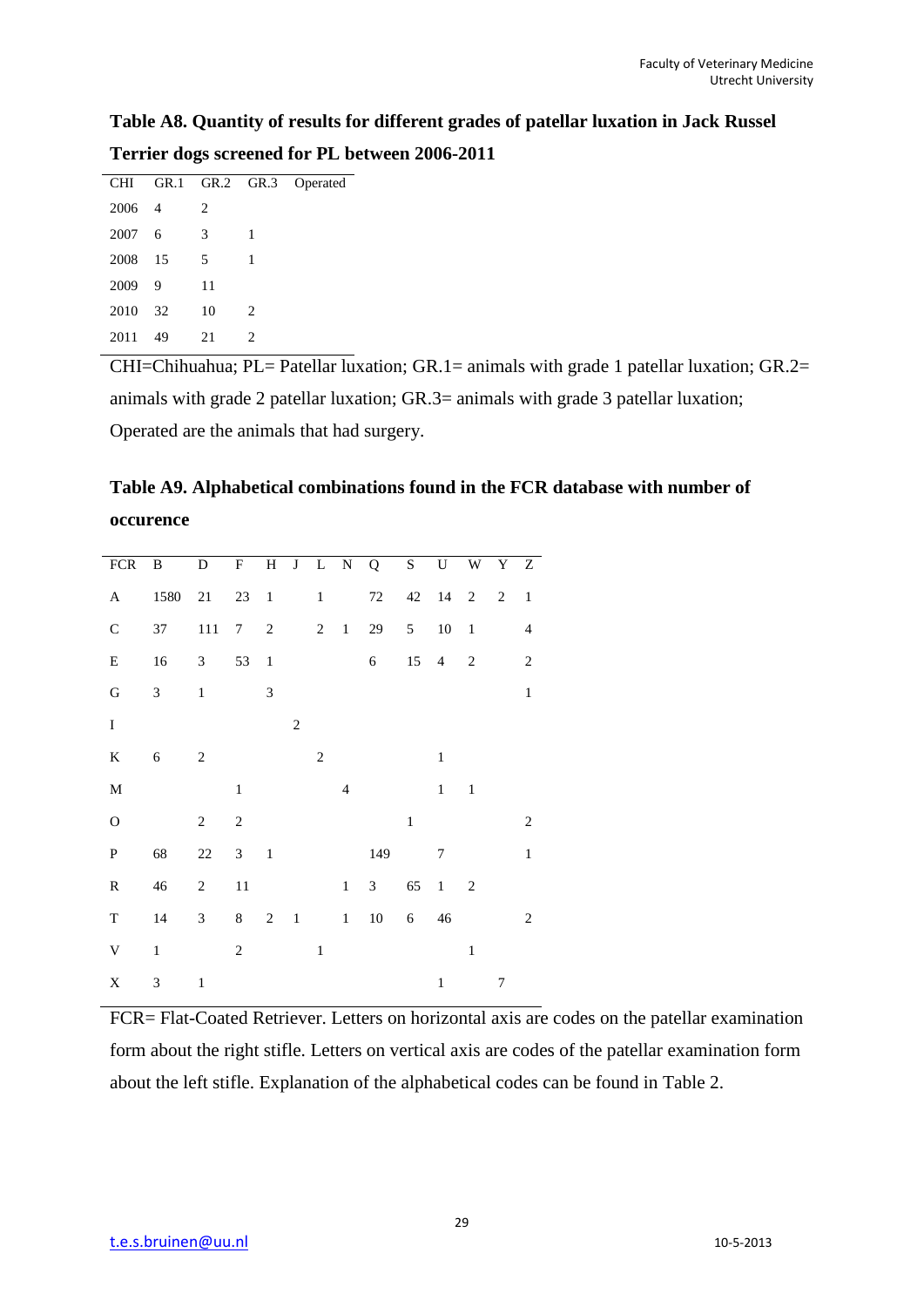| KK          | B              | D              | $\boldsymbol{\mathrm{F}}$ | H              |              | $J \quad L$  | $\mathbf N$  | Q            | $\mathbf S$    | U          | W              | Y              | Z            |  |
|-------------|----------------|----------------|---------------------------|----------------|--------------|--------------|--------------|--------------|----------------|------------|----------------|----------------|--------------|--|
| A           | 575            | $\,8\,$        | 5                         | $\mathbf{1}$   |              |              | 3            | 7            | 9              | $\sqrt{2}$ | 5              | $\overline{2}$ | 2            |  |
| $\mathbf C$ | 15             | 19             | $\mathbf{1}$              |                | $\mathbf{1}$ |              |              | 3            |                |            | $\overline{2}$ |                | $\mathbf{1}$ |  |
| E           | 9              | $\mathbf{1}$   | $26\,$                    |                |              |              | $\mathbf{1}$ | $\mathbf{1}$ | 5              |            |                |                |              |  |
| G           | 7              | $\mathbf{1}$   |                           | $\overline{4}$ |              |              |              | $\mathbf{1}$ |                |            | 1              |                | 1            |  |
| $\rm I$     |                |                |                           |                | 3            |              |              |              | $\mathbf{1}$   |            |                |                |              |  |
| K           |                |                |                           |                |              | $\mathbf{1}$ |              |              | 1              |            |                |                |              |  |
| M           | $\overline{2}$ |                |                           |                |              |              | 5            |              |                |            | 1              |                |              |  |
| $\Omega$    |                |                |                           |                |              | $\mathbf{1}$ |              |              |                |            |                |                | 3            |  |
| ${\bf P}$   | 25             | $\overline{4}$ |                           | 1              |              |              |              | 16           | $\mathbf{1}$   |            |                |                |              |  |
| R           | 7              | 2              | 5                         |                |              |              |              |              | 60             |            | 1              |                |              |  |
| T           | 5              |                | $\mathbf{1}$              |                |              |              |              |              |                | 13         |                |                |              |  |
| V           | 5              |                | 6                         |                |              |              | $\mathbf{1}$ | $\mathbf{1}$ | $\overline{c}$ |            | 10             |                |              |  |
| X           | 3              |                |                           |                |              |              | $\mathbf{1}$ |              |                |            |                |                |              |  |

**Table A10. Alphabetical combinations found in the KK database with number of occurence**

KK= Dutch Kooiker dog. Letters on horizontal axis are codes on the patellar examination form about the right stifle. Letters on vertical axis are codes of the patellar examination form about the left stifle. Explanation of the alphabetical codes can be found in Table 2.

## **Table A11. Alphabetical combinations found in the JR database with number of occurence**

| JR B         |                |   |   |   |   | D F H N Q S    |    | U | W Z |   |
|--------------|----------------|---|---|---|---|----------------|----|---|-----|---|
| A            | 261            |   |   | 1 |   | $\overline{2}$ | 9  |   |     |   |
| $\mathsf{C}$ | $\mathfrak{Z}$ | 9 |   |   |   | $\mathbf{1}$   |    |   |     | 1 |
| ${\bf E}$    | 3              |   | 9 |   |   |                | 2  |   |     |   |
| G            |                |   |   | 2 |   |                |    |   |     |   |
| $\mathbf M$  |                |   |   |   | 1 |                |    |   |     |   |
| $\mathbf O$  | $\mathbf{1}$   |   |   |   |   |                |    |   |     |   |
| ${\bf P}$    | 6              | 2 |   |   |   | 16             |    |   |     |   |
| R            | 16             |   | 1 |   |   |                | 37 |   | 2   |   |
| T            | $\sqrt{2}$     |   |   |   |   | 2              |    | 8 |     |   |
| $\mathbf V$  |                |   | 1 |   |   |                | 1  |   | 1   |   |
| X            |                |   | 1 |   |   |                |    |   |     |   |

JR= Jack Russel Terrier. Letters on horizontal axis are codes on the patellar examination form about the right stifle. Letters on vertical axis are codes of the patellar examination form about the left stifle. Explanation of the alphabetical codes can be found in Table 2. The absence of letters means the alphabetical code was not found in the database.